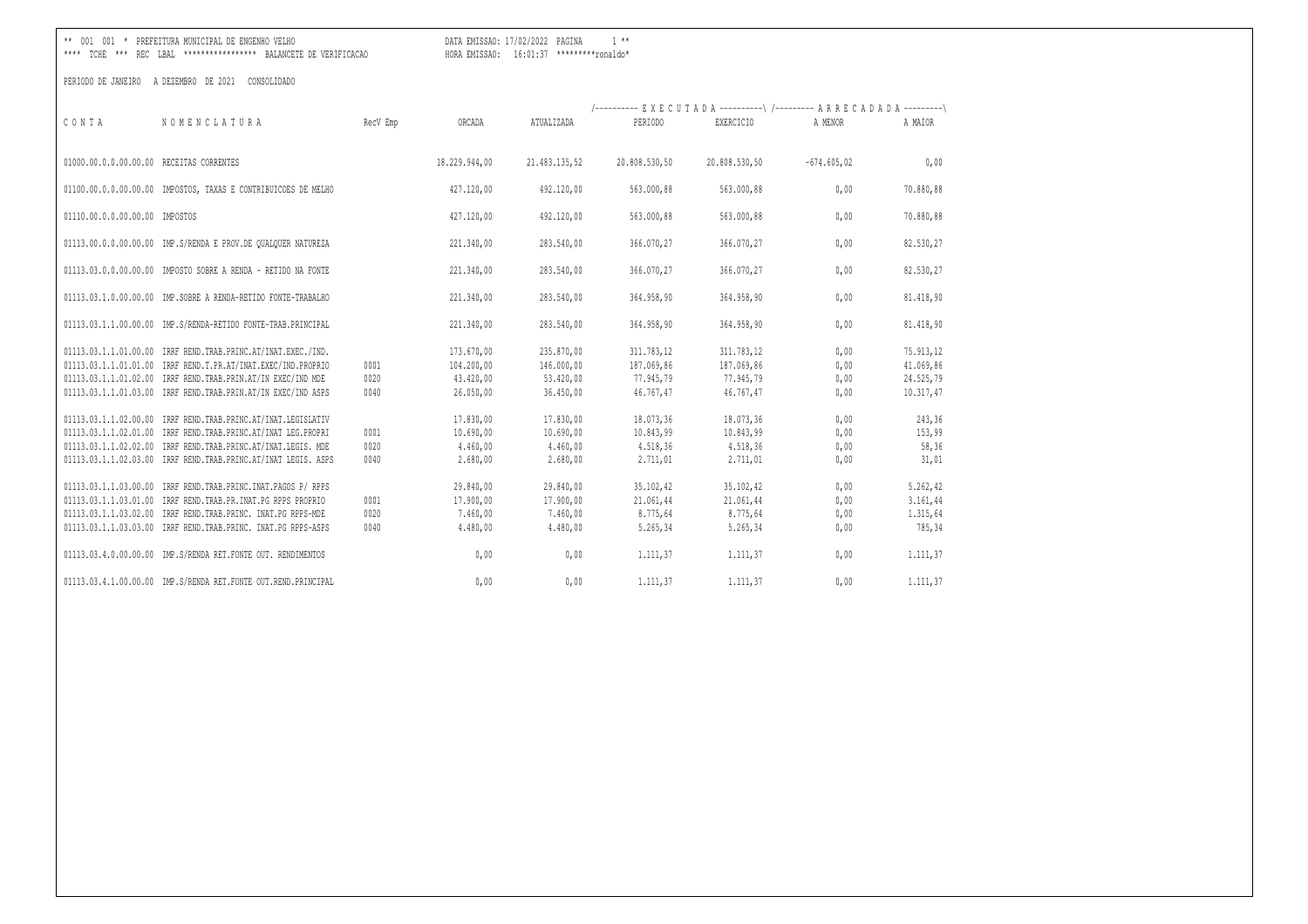\*\* 001 001 \* PREFEITURA MUNICIPAL DE ENGENHO VELHO DATA EMISSAO: 17/02/2022 PAGINA 2 \*\*

\*\*\*\* TCHE \*\*\* REC LBAL \*\*\*\*\*\*\*\*\*\*\*\*\*\*\*\*\* BALANCETE DE VERIFICACAO HORA EMISSAO: 16:01:37 \*\*\*\*\*\*\*\*\*ronaldo\*

|       |                                                                |          |            |            | /---------- EXECUTADA ----------\ /--------- ARRECADADA ---------\ |            |              |          |
|-------|----------------------------------------------------------------|----------|------------|------------|--------------------------------------------------------------------|------------|--------------|----------|
| CONTA | NOMENCLATURA                                                   | RecV Emp | ORCADA     | ATUALIZADA | PERIODO                                                            | EXERCICIO  | A MENOR      | A MAIOR  |
|       | 01113.03.4.1.01.00.00 IRRF - OUTROS REND.PRINCIPAL - EXECUTIVO |          | 0,00       | 0,00       | 1.111,37                                                           | 1.111,37   | 0,00         | 1.111,37 |
|       | 01113.03.4.1.01.01.00 IRRF - OUTROS REND.PRINCIPAL EXEC. PROPR | 0001     | 0,00       | 0,00       | 666,80                                                             | 666,80     | 0,00         | 666,80   |
|       | 01113.03.4.1.01.02.00 IRRF - OUTROS REND.PRINC.EXEC.PRINC.MDE  | 0020     | 0,00       | 0,00       | 277,85                                                             | 277,85     | 0,00         | 277,85   |
|       | 01113.03.4.1.01.03.00 IRRF - OUTROS REND.PRINC.EXEC.PRINC.ASPS | 0040     | 0.00       | 0.00       | 166,72                                                             | 166,72     | 0.00         | 166,72   |
|       | 01118.00.0.0.00.00.00 IMP.ESPECIFICOS DE ESTADOS/DF MUNICIPIOS |          | 205.780,00 | 208.580,00 | 196.930,61                                                         | 196.930,61 | $-11.649,39$ | 0,00     |
|       | 01118.01.0.0.00.00.00 IMP.S/PATRIMONIO P/ESTADOS/DF/MUNICIPIOS |          | 159.660,00 | 162,460,00 | 147.978.84                                                         | 147.978.84 | $-14.481,16$ | 0,00     |
|       | 01118.01.1.0.00.00.00 IMP.S/PROPRIEDADE PREDIAL TERRIT. URBANA |          | 97.560,00  | 100.360,00 | 92.555,71                                                          | 92.555,71  | $-7.804, 29$ | 0,00     |
|       | 01118.01.1.1.00.00.00 IMP.S/PROP.PREDIAL TERRI. URBANA PRINC.  |          | 95.160,00  | 95.160,00  | 79.277.47                                                          | 79.277.47  | $-15.882.53$ | 0,00     |
|       | 01118.01.1.1.01.00.00 IPTU - PRINCIPAL - PROPRIO               | 0001     | 57.090,00  | 57.090,00  | 47.566,49                                                          | 47.566,49  | $-9.523, 51$ | 0,00     |
|       | 01118.01.1.1.02.00.00 IPTU - PRINCIPAL - MDE                   | 0020     | 23.790,00  | 23.790,00  | 19.819,95                                                          | 19.819,95  | $-3.970,05$  | 0,00     |
|       | 01118.01.1.1.03.00.00 IPTU - PRINCIPAL - ASPS                  | 0040     | 14.280,00  | 14.280,00  | 11.891,03                                                          | 11.891,03  | $-2.388, 97$ | 0,00     |
|       | 01118.01.1.2.00.00.00 IMP.S/PROP.PREDIAL TERRIT.URBANA MUL/JUR |          | 570,00     | 570,00     | 737,37                                                             | 737,37     | 0,00         | 167,37   |
|       | 01118.01.1.2.01.00.00 IPTU - MULTAS E JUROS - PROPRIO          | 0001     | 340,00     | 340,00     | 442,35                                                             | 442,35     | 0,00         | 102,35   |
|       | 01118.01.1.2.02.00.00 IPTU - MULTAS E JUROS - MDE              | 0020     | 140,00     | 140,00     | 184,55                                                             | 184,55     | 0,00         | 44,55    |
|       | 01118.01.1.2.03.00.00 IPTU - MULTAS E JUROS - ASPS             | 0040     | 90,00      | 90,00      | 110,47                                                             | 110,47     | 0,00         | 20,47    |
|       | 01118.01.1.3.00.00.00 IMP.S/PROPR. PRED.TERRIT. URB. DIV.ATIVA |          | 1,490,00   | 4.290,00   | 7.681,47                                                           | 7.681,47   | 0,00         | 3.391,47 |
|       | 01118.01.1.3.01.00.00 IPTU - DIVIDA ATIVA - PROPRIO            | 0001     | 890,00     | 3.690,00   | 4.608,89                                                           | 4.608,89   | 0,00         | 918,89   |
|       | 01118.01.1.3.02.00.00 IPTU - DIVIDA ATIVA - MDE                | 0020     | 370,00     | 370,00     | 1.920,43                                                           | 1.920,43   | 0,00         | 1.550,43 |
|       | 01118.01.1.3.03.00.00 IPTU - DIVIDA ATIVA - ASPS               | 0040     | 230,00     | 230,00     | 1.152,15                                                           | 1.152,15   | 0,00         | 922,15   |
|       | 01118.01.1.4.00.00.00 IMP.S/PROPR.PRED.TER.URB.DIV.AT.MULT/JUR |          | 340,00     | 340,00     | 4.859,40                                                           | 4.859,40   | 0,00         | 4.519,40 |
|       | 01118.01.1.4.01.00.00 IPTU - DIV.AT.MUL/JUR PROPRIO            | 0001     | 200,00     | 200,00     | 2.915,61                                                           | 2.915,61   | 0,00         | 2.715,61 |
|       | 01118.01.1.4.02.00.00 IPTU - DIV.AT. MULTAS E JUROS - MDE      | 0020     | 90,00      | 90,00      | 1.215,11                                                           | 1.215, 11  | 0,00         | 1.125,11 |
|       | 01118.01.1.4.03.00.00 IPTU - DIV.AT. MULTAS E JUROS - ASPS     | 0040     | 50,00      | 50,00      | 728,68                                                             | 728,68     | 0,00         | 678,68   |
|       | 01118.01.4.0.00.00.00 IMP.TRANSM.I.VIV.B.I.DIR.REAIS SOB.IMOV  |          | 62.100.00  | 62,100,00  | 55,423,13                                                          | 55.423.13  | $-6.676.87$  | 0,00     |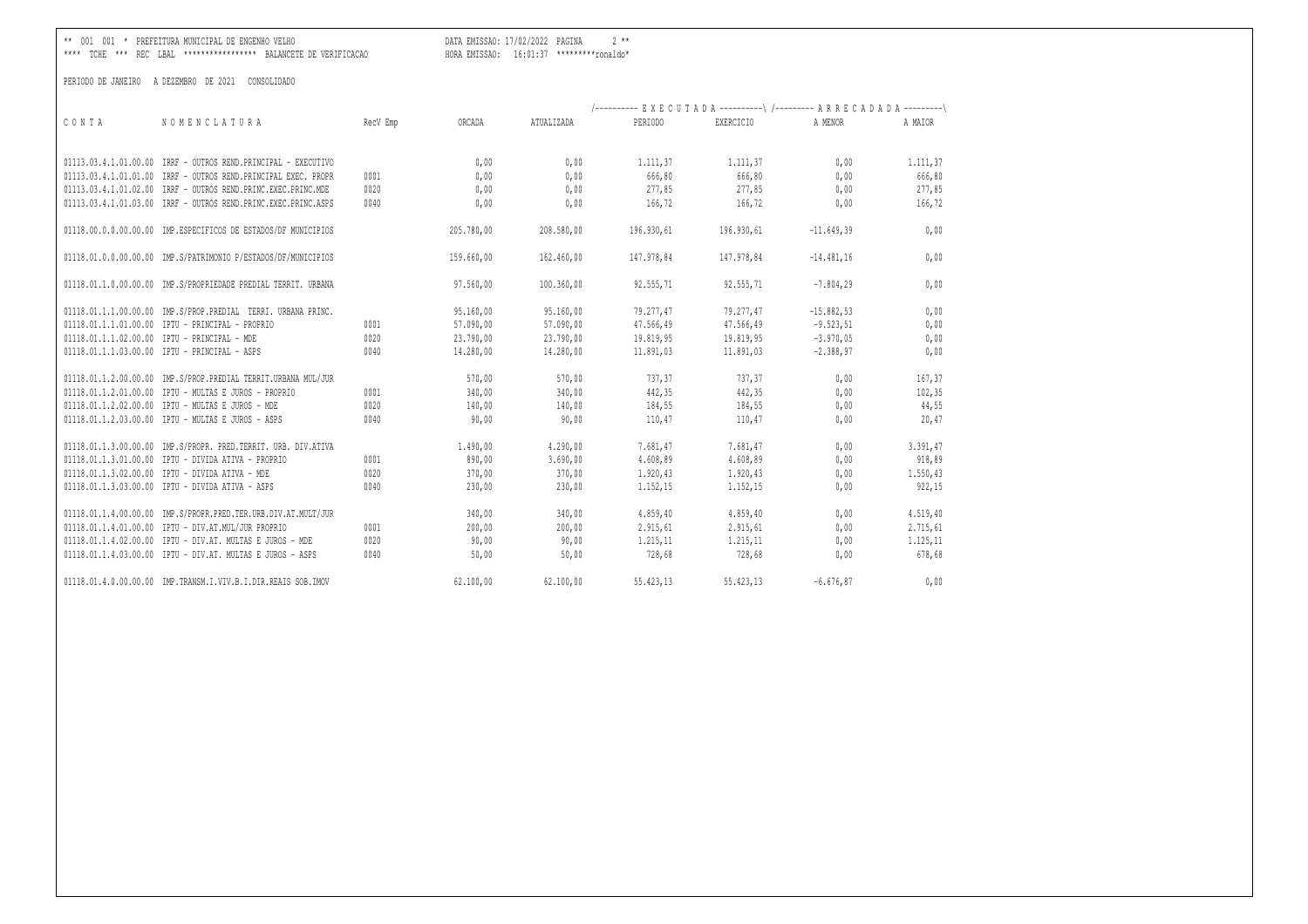\*\* 001 001 \* PREFEITURA MUNICIPAL DE ENGENHO VELHO DATA EMISSAO: 17/02/2022 PAGINA 3 \*\*

\*\*\*\* TCHE \*\*\* REC LBAL \*\*\*\*\*\*\*\*\*\*\*\*\*\*\*\*\* BALANCETE DE VERIFICACAO HORA EMISSAO: 16:01:37 \*\*\*\*\*\*\*\*\*ronaldo\*

|                                     |                                                                |          |              |              | /---------- EXECUTADA ----------\ /--------- ARRECADADA ---------\ |            |               |          |
|-------------------------------------|----------------------------------------------------------------|----------|--------------|--------------|--------------------------------------------------------------------|------------|---------------|----------|
| CONTA                               | NOMENCLATURA                                                   | RecV Emp | ORCADA       | ATUALIZADA   | PERIODO                                                            | EXERCICIO  | A MENOR       | A MAIOR  |
|                                     |                                                                |          |              |              |                                                                    |            |               |          |
|                                     | 01118.01.4.1.00.00.00 IMP.TRANSM.I.VIV.B.I.DIR.R.SOB.IMOV.PRIN |          | 62.100,00    | 62.100,00    | 55.423,13                                                          | 55.423,13  | $-6.676,87$   | 0,00     |
|                                     | 01118.01.4.1.01.00.00 ITBI - PRINCIPAL - PROPRIO               | 0001     | 37.250,00    | 37.250,00    | 33.253,87                                                          | 33.253,87  | $-3.996, 13$  | 0,00     |
|                                     | 01118.01.4.1.02.00.00 ITBI - PRINCIPAL - MDE                   | 0020     | 15.530,00    | 15.530,00    | 13.855,81                                                          | 13.855,81  | $-1.674, 19$  | 0,00     |
|                                     | 01118.01.4.1.03.00.00 ITBI - PRINCIPAL - ASPS                  | 0040     | 9.320,00     | 9.320,00     | 8.313,45                                                           | 8.313,45   | $-1.006, 55$  | 0,00     |
|                                     | 01118.02.0.0.00.00.00 IMP.SOBRE PROD. CIRC.DE MERC.SERVICOS    |          | 46.120,00    | 46.120,00    | 48.951,77                                                          | 48.951,77  | 0,00          | 2.831,77 |
|                                     | 01118.02.3.0.00.00.00 IMP.SOBRE SERVICOS DE QUALQUER NATUREZA  |          | 46.120,00    | 46.120,00    | 48.951,77                                                          | 48.951,77  | 0,00          | 2.831,77 |
|                                     | 01118.02.3.1.00.00.00 IMP.SOBRE SERV.DE QUALQ. NAT.PRINCIPAL   |          | 45.070,00    | 45.070,00    | 47.576,15                                                          | 47.576,15  | 0.00          | 2.506,15 |
|                                     | 01118.02.3.1.01.00.00 ISS - PRINCIPAL - PROPRIO                | 0001     | 27.370,00    | 27.370,00    | 28.512,99                                                          | 28.512,99  | 0,00          | 1.142,99 |
|                                     | 01118.02.3.1.02.00.00 ISS - PRINCIPAL - MDE                    | 0020     | 11.060,00    | 11.060,00    | 11.912,47                                                          | 11.912,47  | 0,00          | 852,47   |
|                                     | 01118.02.3.1.03.00.00 ISS - PRINCIPAL - ASPS                   | 0040     | 6.640,00     | 6.640,00     | 7.150,69                                                           | 7.150,69   | 0,00          | 510,69   |
|                                     | 01118.02.3.2.00.00.00 IMP.SOBRE SER.DE QUALQ.NAT. MULTAS/JUROS |          | 90,00        | 90,00        | 4,59                                                               | 4,59       | $-85, 41$     | 0,00     |
|                                     | 01118.02.3.2.01.00.00 ISS - MULTAS E JUROS - PROPRIO           | 0001     | 50,00        | 50,00        | 2,76                                                               | 2,76       | $-47,24$      | 0,00     |
|                                     | 01118.02.3.2.02.00.00 ISS - MULTAS E JUROS - MDE               | 0020     | 20,00        | 20,00        | 1,17                                                               | 1,17       | $-18,83$      | 0,00     |
|                                     | 01118.02.3.2.03.00.00 ISS - MULTAS E JUROS - ASPS              | 0040     | 20,00        | 20,00        | 0,66                                                               | 0,66       | $-19,34$      | 0,00     |
|                                     | 01118.02.3.3.00.00.00 IMP.SOBRE SERV.DE QUALQ.NAT.DIVIDA ATIVA |          | 790,00       | 790,00       | 750,85                                                             | 750,85     | $-39,15$      | 0,00     |
|                                     | 01118.02.3.3.01.00.00 ISS - DIVIDA ATIVA - PROPRIO             | 0001     | 470,00       | 470,00       | 450,51                                                             | 450,51     | $-19,49$      | 0,00     |
|                                     | 01118.02.3.3.02.00.00 ISS - DIVIDA ATIVA - MDE                 | 0020     | 200,00       | 200,00       | 187,72                                                             | 187,72     | $-12,28$      | 0,00     |
|                                     | 01118.02.3.3.03.00.00 ISS - DIVIDA ATIVA - ASPS                | 0040     | 120,00       | 120,00       | 112,62                                                             | 112,62     | $-7,38$       | 0,00     |
|                                     | 01118.02.3.4.00.00.00 IMP.S/SERV.DE QUALQ.NAT.DIV.AT.MUL/JUR   |          | 170,00       | 170,00       | 620,18                                                             | 620,18     | 0,00          | 450,18   |
|                                     | 01118.02.3.4.01.00.00 ISS - DIV.AT.-MULTAS E JUROS - PROPRIO   | 0001     | 100,00       | 100,00       | 372,12                                                             | 372,12     | 0,00          | 272,12   |
|                                     | 01118.02.3.4.02.00.00 ISS - DIV.AT.-MULTAS E JUROS - MDE       | 0020     | 40,00        | 40,00        | 155,06                                                             | 155,06     | 0,00          | 115,06   |
|                                     | 01118.02.3.4.03.00.00 ISS - DIV.AT.-MULTAS E JUROS - ASPS      | 0040     | 30,00        | 30,00        | 93,00                                                              | 93,00      | 0,00          | 63,00    |
| 01200.00.0.0.00.00.00 CONTRIBUICOES |                                                                |          | 1.494.450,00 | 1.494.450,00 | 638.890,53                                                         | 638.890,53 | $-855.559,47$ | 0,00     |
|                                     | 01210.00.0.0.00.00.00 CONTRIBUICOES SOCIAIS                    |          | 1.494.450,00 | 1.494.450,00 | 638.890,53                                                         | 638.890,53 | $-855.559,47$ | 0,00     |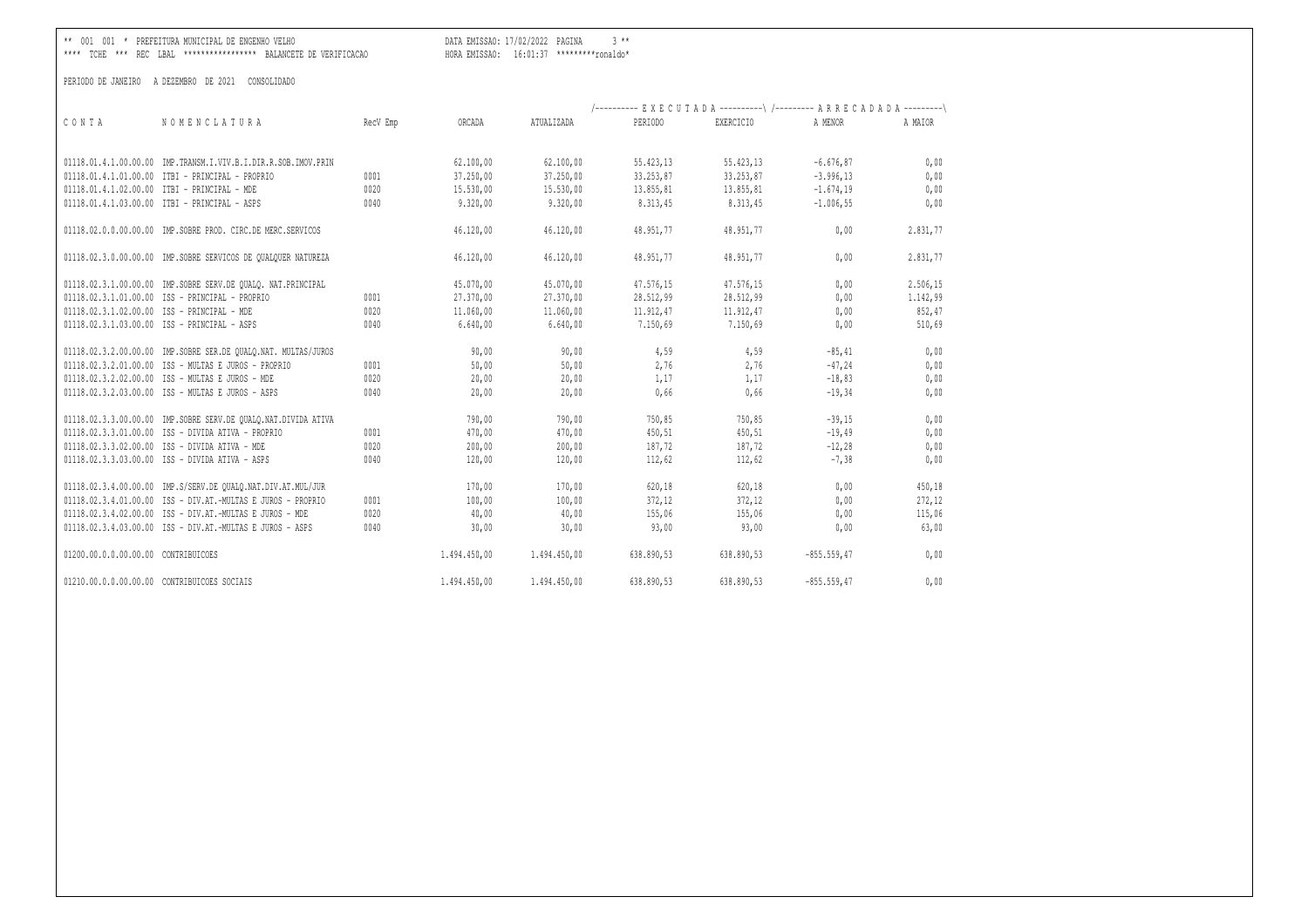DATA EMISSAO: 17/02/2022 PAGINA 4 \*\* 

|                       |                                                                                                                                                                                                   |              |                                       |                                       | /---------- EXECUTADA ----------\ /--------- ARRECADADA ---------\ |                                  |                                |                                  |
|-----------------------|---------------------------------------------------------------------------------------------------------------------------------------------------------------------------------------------------|--------------|---------------------------------------|---------------------------------------|--------------------------------------------------------------------|----------------------------------|--------------------------------|----------------------------------|
| CONTA                 | NOMENCLATURA                                                                                                                                                                                      | RecV Emp     | ORCADA                                | ATUALIZADA                            | PERIODO                                                            | <b>EXERCICIO</b>                 | A MENOR                        | A MAIOR                          |
|                       | 01218.00.0.0.00.00.00 CONTRIBUICOES SOCIAIS ESPECIFICAS DE EST                                                                                                                                    |              | 1.494.450,00                          | 1.494.450,00                          | 638.890,53                                                         | 638.890,53                       | $-855.559, 47$                 | 0,00                             |
|                       | 01218.01.0.0.00.00.00 CONTRIBUICAO DO SERVIDOR CIVIL PARA O PL                                                                                                                                    |              | 494,470,00                            | 494,470,00                            | 638.890,53                                                         | 638.890,53                       | 0,00                           | 144.420,53                       |
|                       | 01218.01.1.0.00.00.00 CPSSS DO SERVIDOR CIVIL ATIVO<br>01218.01.1.1.00.00.00 CONT. SERV. ATIVO RPPS<br>01218.01.1.2.00.00.00 CPSSS DO SERVIDOR CIVIL ATIVO - [MUL/JUR                             | 0050<br>0050 | 494,470,00<br>438.120,00<br>56.350,00 | 494.470,00<br>438.120,00<br>56.350,00 | 638.890,53<br>638.890,53<br>0,00                                   | 638.890,53<br>638.890,53<br>0,00 | 0,00<br>0,00<br>$-56.350,00$   | 144.420,53<br>200.770,53<br>0,00 |
|                       | 01218.03.0.0.00.00.00 CPSSS PATRONAL - SERVIDOR CIVIL - ESPECI                                                                                                                                    |              | 999.980,00                            | 999.980,00                            | 0,00                                                               | 0.00                             | $-999.980,00$                  | 0,00                             |
|                       | 01218.03.1.0.00.00.00 CPSSS PATRONAL - SERVIDOR CIVIL ATIVO<br>01218.03.1.1.00.00.00 CPSSS PATRONAL - SERVIDOR CIVIL ATIVO -                                                                      | 0050         | 999.980,00<br>999.980,00              | 999.980,00<br>999.980,00              | 0,00<br>0,00                                                       | 0.00<br>0,00                     | $-999.980.00$<br>$-999.980,00$ | 0,00<br>0,00                     |
|                       | 01300.00.0.0.00.00.00 RECEITA PATRIMONIAL                                                                                                                                                         |              | 1.039.960,00                          | 1.070.642,00                          | 427.733,26                                                         | 427.733,26                       | $-642.908,74$                  | 0,00                             |
|                       | 01310.00.0.00.00.00.00 EXPLORACAO PATRIMONIO IMOBILIARIO ESTADO                                                                                                                                   |              | 2.050,00                              | 2.050,00                              | 2.926,19                                                           | 2.926,19                         | 0,00                           | 876,19                           |
|                       | 01310.02.0.0.00.00.00 CONC.PER.AUT.CES.DIR.USO BENS IMOV.PUB.                                                                                                                                     |              | 2.050,00                              | 2.050,00                              | 2.926,19                                                           | 2.926,19                         | 0,00                           | 876,19                           |
|                       | 01310.02.1.0.00.00.00 CONC.PER.AUT.CES.DIR.USO BENS IMOV.PUB.<br>01310.02.1.1.00.00.00 CONC.PER.AUT.CES.DIR.U.BENS I.PUB.PRINC.<br>01310.02.1.2.00.00.00 CONC.PER.AUT.CES.DIR.U.BENS I.PUB.MUL/JR | 0001<br>0001 | 2.050,00<br>2.030,00<br>20,00         | 2.050,00<br>2.030,00<br>20,00         | 2.926,19<br>2.861,62<br>64,57                                      | 2.926,19<br>2.861, 62<br>64,57   | 0,00<br>0,00<br>0,00           | 876,19<br>831,62<br>44,57        |
| 01320.00.0.0.00.00.00 | VALORES MOBILIARIOS                                                                                                                                                                               |              | 1.037.910,00                          | 1.068.592,00                          | 424.807,07                                                         | 424,807,07                       | $-643.784,93$                  | 0,00                             |
| 01321.00.0.0.00.00.00 | JUROS E CORRECOES MONETARIAS                                                                                                                                                                      |              | 1.037.910,00                          | 1.068.592,00                          | 424.807,07                                                         | 424,807,07                       | $-643.784,93$                  | 0,00                             |
| 01321.00.1.0.00.00.00 | REMUNERACAO DE DEPOSITOS BANCARIOS                                                                                                                                                                |              | 32.360,00                             | 63.042,00                             | 109.439,57                                                         | 109.439,57                       | 0,00                           | 46.397,57                        |
| 01321.00.1.1.00.00.00 | REMUNERACAO DE DEPOSITOS BANC.PRINCIPAL                                                                                                                                                           |              | 32.360,00                             | 63.042,00                             | 109.439,57                                                         | 109.439,57                       | 0,00                           | 46.397,57                        |
|                       | 01321.00.1.1.01.00.00 REMUNERACAO DE DEPOSITOS REC.VINC.PRINC.<br>01321.00.1.1.01.02.00 REMUN.DEP.BANC.REC.VINC.FUNDEB PRINCIPAL                                                                  | 0031         | 29.070,00<br>210,00                   | 30.670,00<br>1.810,00                 | 54.207,25<br>3.448,09                                              | 54.207,25<br>3.448,09            | 0,00<br>0.00                   | 23.537,25<br>1.638,09            |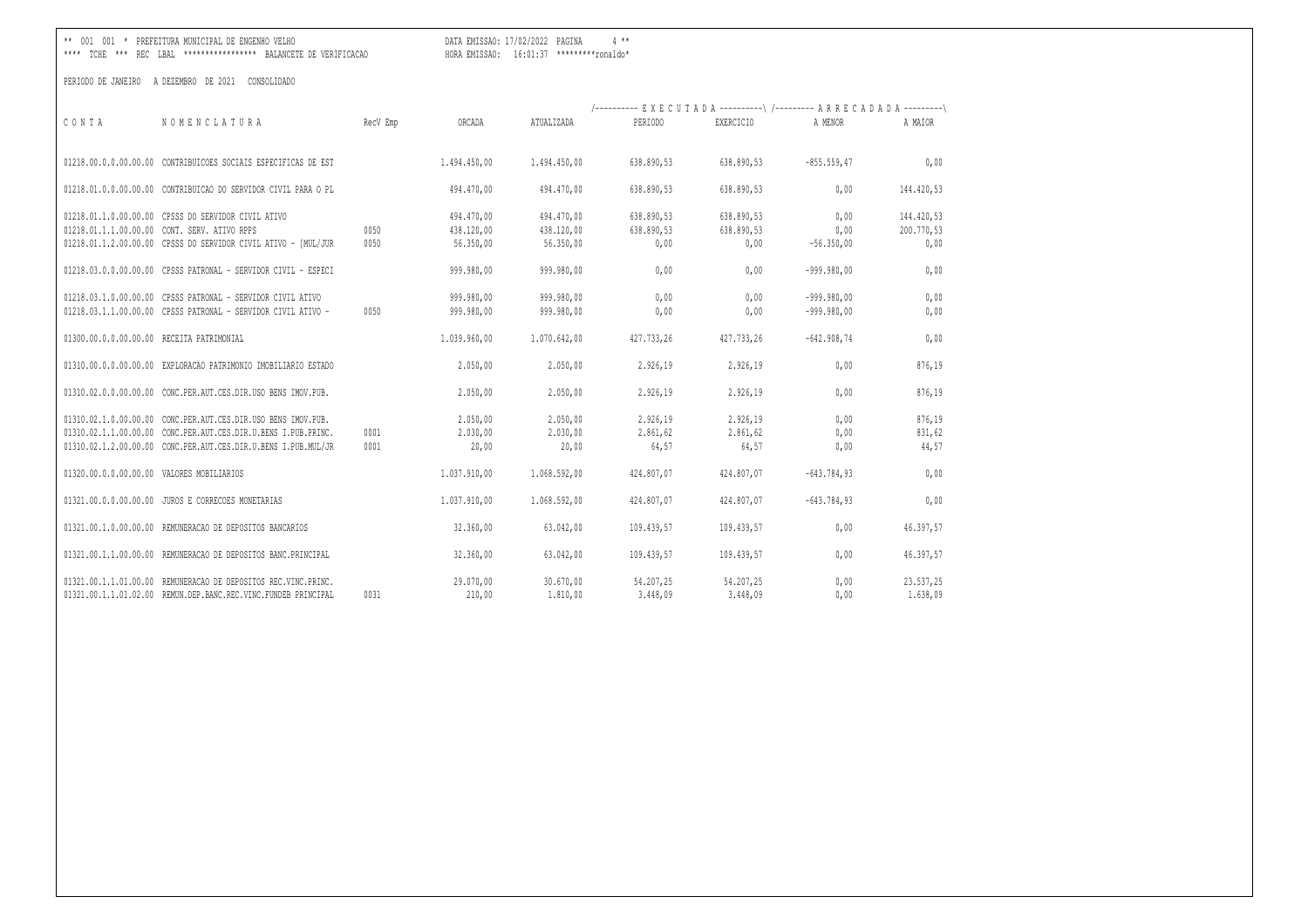\*\* 001 001 \* PREFEITURA MUNICIPAL DE ENGENHO VELHO DATA EMISSAO: 17/02/2022 PAGINA 5 \*\*

\*\*\*\* TCHE \*\*\* REC LBAL \*\*\*\*\*\*\*\*\*\*\*\*\*\*\*\*\* BALANCETE DE VERIFICACAO HORA EMISSAO: 16:01:37 \*\*\*\*\*\*\*\*\*ronaldo\*

|                                          |                                                                |          |           |            |                     | /---------- EXECUTADA ----------\ /--------- ARRECADADA ---------\ |                   |           |
|------------------------------------------|----------------------------------------------------------------|----------|-----------|------------|---------------------|--------------------------------------------------------------------|-------------------|-----------|
| CONTA                                    | NOMENCLATURA                                                   | RecV Emp | ORCADA    | ATUALIZADA | PERIODO             | EXERCICIO                                                          | A MENOR           | A MAIOR   |
| 01321.00.1.1.01.04.00                    | REMUN.DEP.BANC.REC.V.MAN.DES.ENS.MDE PRI                       | 0020     | 80,00     | 80,00      | 149,09              | 149,09                                                             | 0,00              | 69,09     |
|                                          | 01321.00.1.1.01.05.00 REM.DEP.BANC.REC.V.ACOES S.P.S.ASPS PRI. | 0040     | 70,00     | 70,00      | 553,40              | 553, 40                                                            | 0,00              | 483,40    |
|                                          | 01321.00.1.1.01.08.00 REM.DEP.BC.REC.V.F.NAC.DES.EDUC.FNDE PRI | 0020     | 0.00      | 0.00       | 252,50              | 252,50                                                             | 0,00              | 252,50    |
|                                          | 01321.00.1.1.01.99.00 REM.OUT.DEP.BANC.REC.VINC.PRINCIPAL      |          | 28.710,00 | 28.710,00  | 49.804,17           | 49.804,17                                                          | 0,00              | 21.094,17 |
| 01321.00.1.1.01.99.01 REMDEP.BANC. PIM   |                                                                | 4160     | 0,00      | 0,00       | 3.050, 20           | 3.050, 20                                                          | 0,00              | 3.050, 20 |
|                                          | 01321.00.1.1.01.99.02 REMDEP.BANC.FARM.BASICA                  | 4050     | 0,00      | 0,00       | 32,10               | 32,10                                                              | 0,00              | 32,10     |
| 01321.00.1.1.01.99.03 REMDEP.BANC.ESF RS |                                                                | 4090     | 430,00    | 430,00     | 5.896,25            | 5.896,25                                                           | 0,00              | 5.466,25  |
| 01321.00.1.1.01.99.06 REMDEP.BANC.PIES   |                                                                | 4011     | 210,00    | 210,00     | 318,70 318,70       |                                                                    | 0,00              | 108,70    |
| 01321.00.1.1.01.99.11 REMDEP.BANC. IGD   |                                                                | 1304     | 40,00     | 40,00      |                     | 469,14 469,14                                                      | 0,00              | 429,14    |
|                                          | 01321.00.1.1.01.99.12 REMDEP.BANC. IGD SUAS                    | 1341     | 60,00     | 60,00      |                     | 89,55 89,55                                                        | 0,00              | 29,55     |
| 01321.00.1.1.01.99.13 REMDEP.BANC. PAIF  |                                                                | 1315     | 60,00     | 60,00      | 2.741,56            | 2.741,56                                                           | 0,00              | 2.681,56  |
|                                          | 01321.00.1.1.01.99.14 REMDEP.BANC. SERV.CONVIVENCIA            | 1360     | 320,00    | 320,00     | 376,75 376,75       |                                                                    | 0,00              | 56,75     |
| 01321.00.1.1.01.99.15 REMDEP.BANC. FEAS  |                                                                | 1306     | 50,00     | 50,00      | 381,29              | 381,29                                                             | 0,00              | 331,29    |
|                                          | 01321.00.1.1.01.99.16 REMDEP.BANC. SALARIO EDUCACAO            | 1100     | 50,00     | 50,00      | 831,42              | 831,42                                                             | 0,00              | 781,42    |
| 01321.00.1.1.01.99.17 REMDEP.BANC. PNATE |                                                                | 1120     | 10,00     | 10,00      | 0,00                | 0,00                                                               | $-10,00$          | 0,00      |
|                                          | 01321.00.1.1.01.99.18 REMDEP.BANC. T.ESCOLAR                   | 1120     | 22.210.00 | 22.210,00  | 577,50              |                                                                    | 577,50 -21.632,50 | 0,00      |
|                                          | 01321.00.1.1.01.99.21 REMDEP.BANC. REC.8002                    | 0001     | 0,00      | 0,00       | 0,00                | 0,00                                                               | 0,00              | 0,00      |
|                                          | 01321.00.1.1.01.99.23 REMDEP.BANC. REC.1110                    | 1110     | 40,00     | 40,00      | 436, 91             | 436,91                                                             | 0,00              | 396,91    |
|                                          | 01321.00.1.1.01.99.26 REMDEP.BANC. REC.4931                    | 4931     | 100,00    | 100,00     | 46,16               | 46,16                                                              | $-53,84$          | 0,00      |
|                                          | 01321.00.1.1.01.99.27 REMDEP.BANC. REC.1373                    | 1373     | 10,00     | 10,00      | 0,00                | 0,00                                                               | $-10,00$          | 0,00      |
|                                          | 01321.00.1.1.01.99.29 REMDEP.BANC. REC.1121                    | 1121     | 60,00     | 60,00      | 853,59              | 853,59                                                             | 0,00              | 793,59    |
|                                          | 01321.00.1.1.01.99.33 REMDEP.BANC. REC.4500                    | 4500     | 200,00    | 200,00     | 17.405,33 17.405,33 |                                                                    | 0,00              | 17.205,33 |
|                                          | 01321.00.1.1.01.99.36 REMDEP.BANC. REC.4505                    | 4505     | 10,00     | 10,00      | 82,89               | 82,89                                                              | 0,00              | 72,89     |
|                                          | 01321.00.1.1.01.99.37 REMDEP.BANC. REC.1390                    | 1390     | 190,00    | 190,00     | 0,00                | 0,00                                                               | $-190,00$         | 0,00      |
|                                          | 01321.00.1.1.01.99.38 REMDEP.BANC. REC.1345                    | 1345     | 10,00     | 10,00      | 3,79                | 3,79                                                               | $-6,21$           | 0,00      |
|                                          | 01321.00.1.1.01.99.41 REMDEP.BANC. REC.1395                    | 1395     | 20,00     | 20,00      | 0,00                | 0,00                                                               | $-20,00$          | 0,00      |
|                                          | 01321.00.1.1.01.99.42 REMDEP.BANC. REC.1396                    | 1396     | 4.480,00  | 4.480,00   | 0,00                | 0,00                                                               | $-4.480,00$       | 0,00      |
|                                          | 01321.00.1.1.01.99.43 REMDEP.BANC. REC.1388                    | 1388     | 120,00    | 120,00     |                     | 1.868,15 1.868,15                                                  | 0,00              | 1.748,15  |
|                                          | 01321.00.1.1.01.99.44 REMDEP.BANC. REC.1399                    | 1399     | 10,00     | 10,00      | 10,41               | 10, 41                                                             | 0,00              | 0,41      |
|                                          | 01321.00.1.1.01.99.45 REMDEP.BANC. REC.1400                    | 1400     | 20,00     | 20,00      | 74,07               | 74,07                                                              | 0,00              | 54,07     |
|                                          | 01321.00.1.1.01.99.46 REMDEP.BANC. REC.1503                    | 1503     | 0,00      | 0,00       | 626,34              | 626,34                                                             | 0,00              | 626,34    |
|                                          | 01321.00.1.1.01.99.47 REMDEP.BANC. REC.1401                    | 1401     | 0,00      | 0,00       | 4.603,68            | 4.603,68                                                           | 0,00              | 4.603,68  |
|                                          | 01321.00.1.1.01.99.48 REMDEP.BANC. REC.1397                    | 1397     | 0.00      | 0.00       | 537,54              | 537,54                                                             | 0.00              | 537,54    |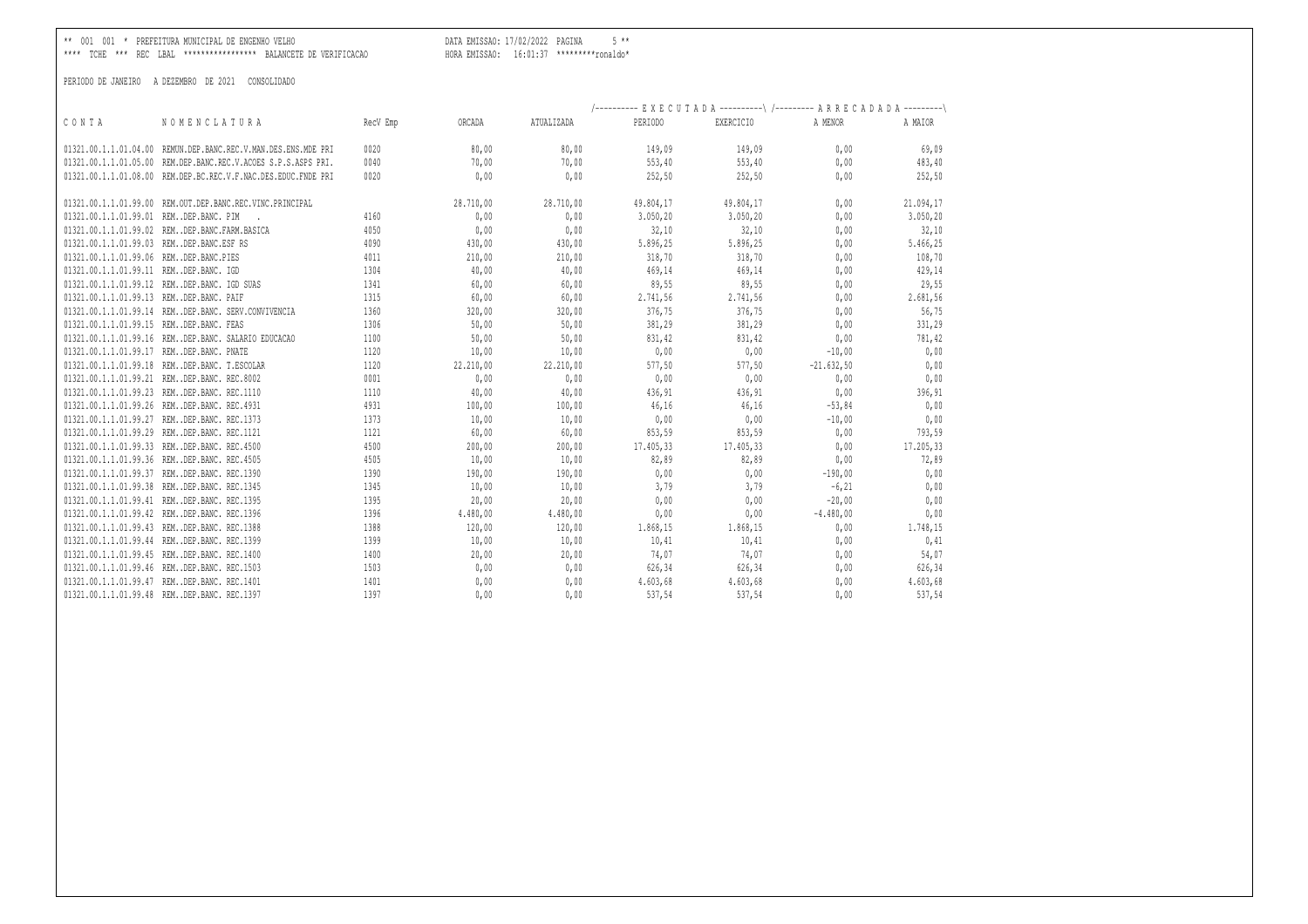\*\*\*\* TCHE \*\*\* REC LBAL \*\*\*\*\*\*\*\*\*\*\*\*\*\*\*\*\* BALANCETE DE VERIFICACAO HORA EMISSAO: 16:01:37 \*\*\*\*\*\*\*\*\*ronaldo\*

\*\* 001 001 \* PREFEITURA MUNICIPAL DE ENGENHO VELHO DATA EMISSAO: 17/02/2022 PAGINA 6 \*\*

|                                           |                                                                |          |              |              |            | /---------- EXECUTADA----------\/---------- ARRECADADA---------\ |               |           |
|-------------------------------------------|----------------------------------------------------------------|----------|--------------|--------------|------------|------------------------------------------------------------------|---------------|-----------|
| CONTA                                     | NOMENCLATURA                                                   | RecV Emp | ORCADA       | ATUALIZADA   | PERIODO    | EXERCICIO                                                        | A MENOR       | A MAIOR   |
|                                           | 01321.00.1.1.01.99.49 REMDEP.BANC. REC.1504                    | 1504     | 0,00         | 0,00         | 4.748,58   | 4.748,58                                                         | 0.00          | 4.748,58  |
|                                           | 01321.00.1.1.01.99.50 REMDEP.BANC. REC.1507                    | 1507     | 0,00         | 0,00         | 2.620,28   | 2.620,28                                                         | 0,00          | 2.620,28  |
|                                           | 01321.00.1.1.01.99.51 REMDEP.BANC. REC.1505                    | 1505     | 0,00         | 0,00         | 654,66     | 654,66                                                           | 0,00          | 654,66    |
|                                           | 01321.00.1.1.01.99.52 REMDEP.BANC. REC.1404                    | 1404     | 0,00         | 0,00         | 467,33     | 467,33                                                           | 0,00          | 467,33    |
|                                           | 01321.00.1.1.02.00.00 REM.DEP.REC.NAO VINC.PRINCIPAL           |          | 3.290,00     | 32.372,00    | 55.232,32  | 55.232,32                                                        | 0,00          | 22.860,32 |
|                                           | 01321.00.1.1.02.01.00 REM.DEP.REC.NAO VINC.DEP.POUP. PRINCIPAL | 0001     | 3.290,00     | 3.290,00     | 9.145,74   | 9.145,74                                                         | 0,00          | 5.855,74  |
|                                           | 01321.00.1.1.02.99.00 REM.OUTROS DEP.BANC.REC.NAO VINC.PRINC.  |          | 0,00         | 29.082,00    | 46.086,58  | 46.086,58                                                        | 0,00          | 17.004,58 |
|                                           | 01321.00.1.1.02.99.01 REM.OUTROS DEP.BANC.REC.NAO VINC.        | 0001     | 0,00         | 29.082,00    | 46.086,58  | 46.086,58                                                        | 0,00          | 17.004,58 |
|                                           | 01321.00.4.0.00.00.00 REMUN.DOS REC.REG.PROP.PREVID.SOC.RPPS   |          | 1.005.550,00 | 1.005.550,00 | 315.367,50 | 315.367,50                                                       | $-690.182,50$ | 0,00      |
|                                           | 01321.00.4.1.00.00.00 REMUN.REC.REG.PROP.PREV.SOC.RPPS PRINC.  | 0050     | 1.005.550,00 | 1.005.550,00 | 315.367,50 | 315.367,50                                                       | $-690.182,50$ | 0,00      |
| 01600.00.0.0.00.00.00 RECEITA DE SERVICOS |                                                                |          | 277.260,00   | 337.460,00   | 373.973,84 | 373.973,84                                                       | 0,00          | 36.513,84 |
| 01690.00.0.0.00.00.00 OUTROS SERVICOS     |                                                                |          | 277.260,00   | 337.460,00   | 373.973,84 | 373.973,84                                                       | 0,00          | 36.513,84 |
| 01690.99.0.0.00.00.00 OUTROS SERVICOS     |                                                                |          | 277.260,00   | 337.460,00   | 373.973,84 | 373.973,84                                                       | 0,00          | 36.513,84 |
| 01690.99.1.0.00.00.00 OUTROS SERVICOS     |                                                                |          | 277.260,00   | 337.460,00   | 373.973,84 | 373.973,84                                                       | 0,00          | 36.513,84 |
|                                           | 01690.99.1.1.00.00.00 OUTROS SERVICOS - PRINCIPAL              |          | 242,310,00   | 242.310,00   | 245.306,51 | 245.306,51                                                       | 0,00          | 2.996,51  |
|                                           | 01690.99.1.1.01.00.00 OUTROS SERVICOS - PRINCIPAL              |          | 242.310,00   | 242.310,00   | 245.306,51 | 245.306,51                                                       | 0,00          | 2.996,51  |
|                                           | 01690.99.1.1.01.01.00 SERVICOS DE MAQUINAS                     | 0001     | 104.880,00   | 104.880,00   | 115.870,45 | 115.870,45                                                       | 0,00          | 10.990,45 |
|                                           | 01690.99.1.1.01.02.00 SERVICOS DE FORNECIMENTO DE AGUA         | 0001     | 108.530,00   | 108.530,00   | 111.001,60 | 111.001,60                                                       | 0,00          | 2.471,60  |
|                                           | 01690.99.1.1.01.03.00 SERVICOS AGROOPECUARIO                   | 0001     | 7.060,00     | 7.060,00     | 7.900,62   | 7.900,62                                                         | 0,00          | 840,62    |
| 01690.99.1.1.01.04.00 HABITACAO           |                                                                | 0001     | 3.370,00     | 3.370,00     | 0,00       | 0,00                                                             | $-3.370,00$   | 0,00      |
|                                           | 01690.99.1.1.01.06.00 TAXA LICENCA E FUNCIONAMENTO             | 0001     | 18.470,00    | 18.470,00    | 10.533,84  | 10.533,84                                                        | $-7.936,16$   | 0,00      |
|                                           | 01690.99.1.2.00.00.00 OUTROS SERVICOS - MULTAS E JUROS         |          | 2.020,00     | 2.020,00     | 2.205,44   | 2.205,44                                                         | 0,00          | 185,44    |
|                                           | 01690.99.1.2.01.00.00 OUTROS SERVICOS - MULTAS E JUROS         |          | 2.020,00     | 2.020.00     | 2.205,44   | 2.205,44                                                         | 0.00          | 185,44    |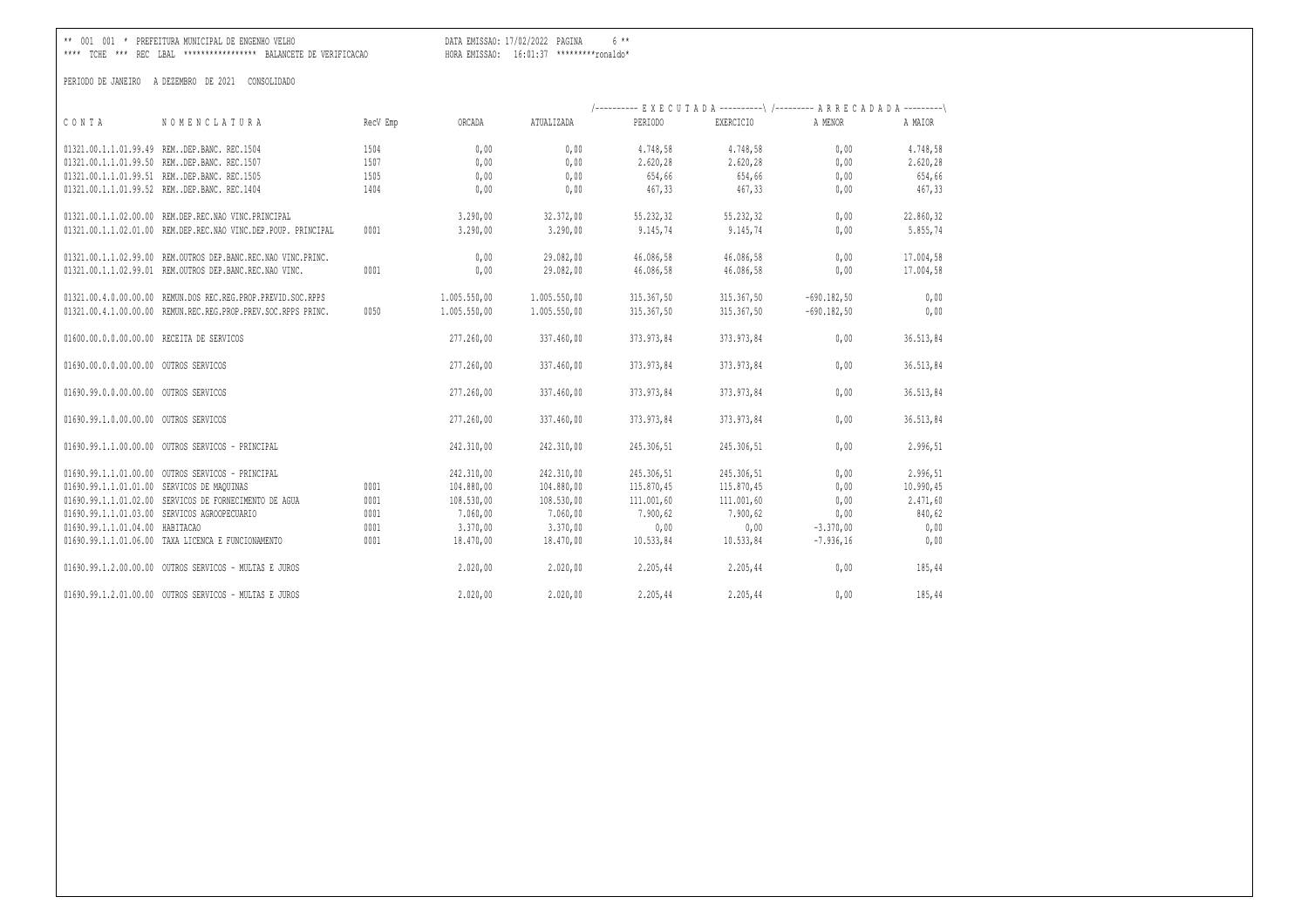\*\* 001 001 \* PREFEITURA MUNICIPAL DE ENGENHO VELHO DATA EMISSAO: 17/02/2022 PAGINA 7 \*\*

\*\*\*\* TCHE \*\*\* REC LBAL \*\*\*\*\*\*\*\*\*\*\*\*\*\*\*\*\* BALANCETE DE VERIFICACAO HORA EMISSAO: 16:01:37 \*\*\*\*\*\*\*\*\*ronaldo\*

|                                                        |                                                                |          |               |               | /---------- EXECUTADA ----------\ /--------- ARRECADADA ---------\ |                  |              |              |
|--------------------------------------------------------|----------------------------------------------------------------|----------|---------------|---------------|--------------------------------------------------------------------|------------------|--------------|--------------|
| CONTA                                                  | NOMENCLATURA                                                   | RecV Emp | ORCADA        | ATUALIZADA    | PERIODO                                                            | <b>EXERCICIO</b> | A MENOR      | A MAIOR      |
| 01690.99.1.2.01.01.00 MULTAS E JUROS SERV MAQUINAS     |                                                                | 0001     | 900,00        | 900,00        | 1.688,26                                                           | 1.688,26         | 0,00         | 788,26       |
| 01690.99.1.2.01.02.00 MULTAS E JUROS FORN. AGUA        |                                                                | 0001     | 790,00        | 790,00        | 295,32                                                             | 295,32           | $-494,68$    | 0,00         |
|                                                        | 01690.99.1.2.01.03.00 MULTAS E JUROS SERVICOS AGROPECUARIOS    | 0001     | 230,00        | 230,00        | 191,03                                                             | 191,03           | $-38,97$     | 0,00         |
| 01690.99.1.2.01.04.00 MULTAS E JUROS FINANCIAMENTOS    |                                                                | 0001     | 40,00         | 40,00         | 0,00                                                               | 0,00             | $-40,00$     | 0,00         |
| 01690.99.1.2.01.06.00 MULTAS E JUROS TAXA LICENCA      |                                                                | 0001     | 60,00         | 60,00         | 30,83                                                              | 30,83            | $-29,17$     | 0,00         |
| 01690.99.1.3.00.00.00 OUTROS SERVICOS - DIVIDA ATIVA   |                                                                |          | 24.340,00     | 84.540,00     | 93.720,40                                                          | 93.720,40        | 0,00         | 9.180,40     |
| 01690.99.1.3.01.00.00 OUTROS SERVICOS - DIVIDA ATIVA   |                                                                |          | 24.340,00     | 84.540,00     | 93.720,40                                                          | 93.720,40        | 0,00         | 9.180,40     |
| 01690.99.1.3.01.01.00 DIVIDA ATIVA SERVICO DE MAQUINA  |                                                                | 0001     | 14.770,00     | 65.970,00     | 68.666,88                                                          | 68.666,88        | 0,00         | 2.696,88     |
|                                                        | 01690.99.1.3.01.02.00 DIVIDA ATIVA FORNECIMENTO DE AGUA        | 0001     | 2.110,00      | 7.110,00      | 10.308,32                                                          | 10.308,32        | 0,00         | 3.198,32     |
|                                                        | 01690.99.1.3.01.03.00 DIVIDA ATIVA SERVICO AGROPECUARIO        | 0001     | 290,00        | 4.290,00      | 7.719,97                                                           | 7.719,97         | 0,00         | 3.429,97     |
| 01690.99.1.3.01.04.00 DIVIDA ATIVA FINANCIAMENTOS      |                                                                | 0001     | 6.090,00      | 6.090,00      | 4.584,20                                                           | 4.584,20         | $-1.505, 80$ | 0,00         |
|                                                        | 01690.99.1.3.01.06.00 DIVIDA AT- LICENCA E FUNCIONAMENOT       | 0001     | 1.080.00      | 1.080,00      | 2.441,03                                                           | 2.441,03         | 0,00         | 1.361,03     |
|                                                        | 01690.99.1.4.00.00.00 OUTROS SERVICOS - DIV.ATIVA MULTAS JUROS |          | 8.590,00      | 8.590,00      | 32.741.49                                                          | 32.741.49        | 0,00         | 24.151,49    |
| 01690.99.1.4.01.00.00                                  | DIV.ATIVA - OUTROS SERVICOS                                    |          | 8.590,00      | 8.590,00      | 32.741,49                                                          | 32.741,49        | 0,00         | 24.151,49    |
|                                                        | 01690.99.1.4.01.01.00 MULTA/JURO DIV.ATIVA SERV. MAQUINA       | 0001     | 2,270,00      | 2.270,00      | 18.432,05                                                          | 18.432,05        | 0,00         | 16.162,05    |
|                                                        | 01690.99.1.4.01.02.00 ULTA/JURO DIV.ATIVA SERVICO FORN.DE AGUA | 0001     | 2.130,00      | 2.130,00      | 9.796,19                                                           | 9.796,19         | 0,00         | 7.666,19     |
|                                                        | 01690.99.1.4.01.03.00 MULT DIV.ATIVA SERVICOS AGROPECUARIOS    | 0001     | 40,00         | 40,00         | 2.475,65                                                           | 2.475,65         | 0,00         | 2.435,65     |
| 01690.99.1.4.01.04.00 MULTA/JURO FINANC.DIV ATIVA      |                                                                | 0001     | 3.770,00      | 3.770,00      | 1.332,64                                                           | 1.332,64         | $-2.437, 36$ | 0,00         |
|                                                        | 01690.99.1.4.01.06.00 MULTA/JUROS DIV.AT. LICENCA FUNCIONAMENT | 0001     | 380,00        | 380,00        | 704,96                                                             | 704,96           | 0,00         | 324,96       |
| 01700.00.0.00.00.00.00 TRANSFERENCIAS CORRENTES        |                                                                |          | 14.969.904,00 | 18.067.213,52 | 18,786,262,39                                                      | 18.786.262,39    | 0,00         | 719.048,87   |
| 01710.00.0.0.00.00.00                                  | TRANSFERENCIAS DA UNIAO E ENTIDADES                            |          | 10.908.774,00 | 12.808.650,50 | 12.944.105,04                                                      | 12.944.105,04    | 0,00         | 135.454,54   |
|                                                        | 01718.00.0.0.00.00.00 TRANSFERENCIAS DA UNIAO ESPECIFICA E/M   |          | 10.908.774,00 | 12.808.650,50 | 12.944.105,04                                                      | 12.944.105,04    | 0,00         | 135.454,54   |
| 01718.01.0.0.00.00.00 PARTICIPACAO NA RECEITA DA UNIAO |                                                                |          | 9.001.284,00  | 10.163.785,00 | 11.122.356,67                                                      | 11.122.356,67    | 0,00         | 958.571,67   |
|                                                        | 01718.01.2.0.00.00.00 COTA-PARTE FUNDO PART.MUNIC.COTA MENSAL  |          | 7.958.780.00  | 9.121.281,00  | 10.265.358,27                                                      | 10.265.358,27    | 0.00         | 1.144.077.27 |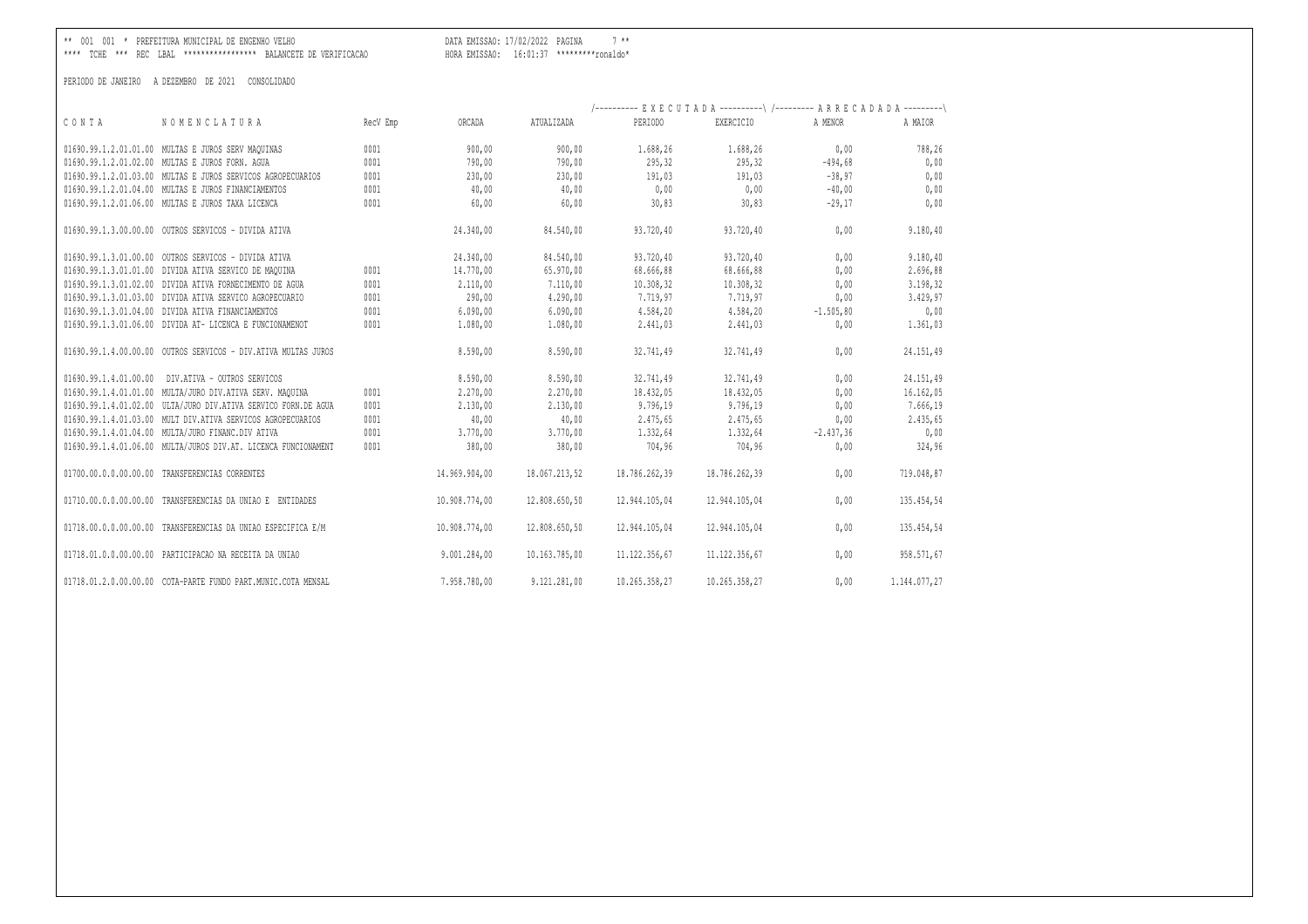\*\* 001 001 \* PREFEITURA MUNICIPAL DE ENGENHO VELHO DATA EMISSAO: 17/02/2022 PAGINA 8 \*\*

\*\*\*\* TCHE \*\*\* REC LBAL \*\*\*\*\*\*\*\*\*\*\*\*\*\*\*\*\* BALANCETE DE VERIFICACAO HORA EMISSAO: 16:01:37 \*\*\*\*\*\*\*\*\*ronaldo\*

|                       |                                                                |          |              |              | /---------- EXECUTADA ----------\ /--------- ARRECADADA ---------\ |                  |               |              |
|-----------------------|----------------------------------------------------------------|----------|--------------|--------------|--------------------------------------------------------------------|------------------|---------------|--------------|
| CONTA                 | NOMENCLATURA                                                   | RecV Emp | ORCADA       | ATUALIZADA   | PERIODO                                                            | <b>EXERCICIO</b> | A MENOR       | A MAIOR      |
|                       |                                                                |          |              |              |                                                                    |                  |               |              |
|                       | 01718.01.2.1.00.00.00 COTA-PARTE FUN.PART.MUN.COTA MEN.PRINCIP |          | 7.958.780,00 | 9.121.281,00 | 10.265.358,27                                                      | 10.265.358,27    | 0,00          | 1.144.077,27 |
|                       | 01718.01.2.1.01.00.00 COTA-PARTE FPM COTA MENSAL.PRINC.PROPRIO | 0001     | 4.735.522,00 | 5.601.323,00 | 6.191.996,42                                                       | 6.191.996,42     | 0,00          | 590.673,42   |
|                       | 01718.01.2.1.02.00.00 COTA-PARTE FPM COTA MENSAL PRINCIPAL MDE | 0020     | 394.631,00   | 402.331,00   | 515.999,72                                                         | 515.999,72       | 0,00          | 113.668,72   |
|                       | 01718.01.2.1.03.00.00 COTA-PARTE FPM COTA MENSAL PRINC. ASPS   | 0040     | 1.183.883,00 | 1.472.883,00 | 1.547.999,09                                                       | 1.547.999,09     | 0,00          | 75.116,09    |
|                       | 01718.01.2.1.04.00.00 COTA-PARTE FPM COTA MENSAL PRINC.FUNDEB  | 0031     | 1.644.744,00 | 1.644.744,00 | 2.009.363,04                                                       | 2.009.363,04     | 0,00          | 364.619,04   |
|                       |                                                                |          |              |              |                                                                    |                  |               |              |
|                       | 01718.01.3.0.00.00.00 COTA-PARTE FUN.PART.MUNIC.1% C.ENTR.DEZ. |          | 400.000,00   | 400.000,00   | 452.337,92                                                         | 452.337,92       | 0,00          | 52.337,92    |
|                       |                                                                |          |              |              |                                                                    |                  |               |              |
|                       | 01718.01.3.1.00.00.00 COTA-PAR.F.PART.MUNIC.1% C.ENTR.DEZ.PRIN |          | 400.000,00   | 400.000,00   | 452.337,92                                                         | 452.337,92       | 0,00          | 52.337,92    |
|                       | 01718.01.3.1.01.00.00 COTA-PAR.FPM 1% COTA ENT.DEZ.PRINC.PROPR | 0001     | 240.000,00   | 240.000,00   | 271.402,75                                                         | 271.402,75       | 0,00          | 31.402,75    |
|                       | 01718.01.3.1.02.00.00 COTA-PAR.FPM 1% COTA ENTR.DEZ.PRINC.MDE  | 0001     | 100.000,00   | 100.000,00   | 113.084,48                                                         | 113.084,48       | 0,00          | 13.084,48    |
|                       | 01718.01.3.1.03.00.00 COTA-PAR.FPM 1% COTA ENTR.DEZ.PRINC.ASPS | 0040     | 60,000,00    | 60.000,00    | 67.850,69                                                          | 67.850,69        | 0,00          | 7.850,69     |
|                       | 01718.01.4.0.00.00.00 COTA-PAR.FUN.PARTIC.MUN. 1%COTA ENTR.JUL |          | 637.914,00   | 637.914,00   | 399.571,60                                                         | 399.571,60       | $-238.342,40$ | 0,00         |
|                       |                                                                |          |              |              |                                                                    |                  |               |              |
|                       | 01718.01.4.1.00.00.00 COTA-PAR.FUN.PAR.M.1%COTA ENTR.JUL PRINC |          | 637.914,00   | 637.914,00   | 399.571,60                                                         | 399.571,60       | $-238.342,40$ | 0,00         |
|                       | 01718.01.4.1.01.00.00 COTA-PAR.FPM 1%COTA ENT.JUL PRINC.PROPR. | 0001     | 382.740,40   | 382.740,40   | 239.742,96                                                         | 239.742.96       | $-142.997.44$ | 0,00         |
|                       | 01718.01.4.1.02.00.00 COTA-PARTE FPM 1%COTA ENT.JUL.PRINC. MDE | 0020     | 159.481,00   | 159.481,00   | 99.892,90                                                          | 99.892,90        | $-59.588,10$  | 0,00         |
|                       | 01718.01.4.1.03.00.00 COTA-PARTE FPM 1%COTA ENT.JUL.PRINC.ASPS | 0040     | 95.692,60    | 95.692,60    | 59.935,74                                                          | 59.935,74        | $-35.756,86$  | 0,00         |
| 01718.01.5.0.00.00.00 | COTA-PARTE IMP.S/PROPR.TERRITORIAL RURAL                       |          | 4.590,00     | 4.590,00     | 5.088,88                                                           | 5.088,88         | 0,00          | 498,88       |
|                       |                                                                |          |              |              |                                                                    |                  |               |              |
| 01718.01.5.1.00.00.00 | COTA-PARTE IMP.S/PROP.TERRIT.RURAL PRINC                       |          | 4.590,00     | 4.590,00     | 5.088,88                                                           | 5.088,88         | 0,00          | 498,88       |
|                       | 01718.01.5.1.01.00.00 COTA-PARTE DO ITR - PRINCIPAL - PROPRIO  | 0001     | 2.750,00     | 2.750,00     | 3.052, 93                                                          | 3.052,93         | 0,00          | 302,93       |
|                       | 01718.01.5.1.02.00.00 COTA-PARTE DO ITR - PRINCIPAL - MDE      | 0020     | 230,00       | 230,00       | 254,41                                                             | 254,41           | 0,00          | 24,41        |
|                       | 01718.01.5.1.03.00.00 COTA-PARTE DO ITR - PRINCIPAL - ASPS     | 0040     | 690,00       | 690,00       | 763,21                                                             | 763,21           | 0,00          | 73,21        |
|                       | 01718.01.5.1.04.00.00 COTA-PARTE DO ITR - PRINCIPAL - FUNDEB   | 0031     | 920,00       | 920,00       | 1.018,33                                                           | 1.018,33         | 0,00          | 98,33        |
|                       |                                                                |          |              |              |                                                                    |                  |               |              |
| 01718.02.0.0.00.00.00 | TRANSF.COMP.FIN.EXPL.RECURSOS NATURAIS                         |          | 129.060,00   | 129.060,00   | 199.490,89                                                         | 199.490.89       | 0,00          | 70.430,89    |
|                       | 01718.02.6.0.00.00.00 CT-PARTE FUN.ESPECIAL DO PETROLEO FEP    |          | 122.300,00   | 122.300,00   | 199.490,89                                                         | 199.490,89       | 0,00          | 77.190,89    |
|                       | 01718.02.6.1.00.00.00 CT-PARTE FUN.ESPECIAL DO PET. FEP PRINC. | 0001     | 122.300,00   | 122.300,00   | 199.490,89                                                         | 199.490,89       | 0,00          | 77.190,89    |
|                       |                                                                |          |              |              |                                                                    |                  |               |              |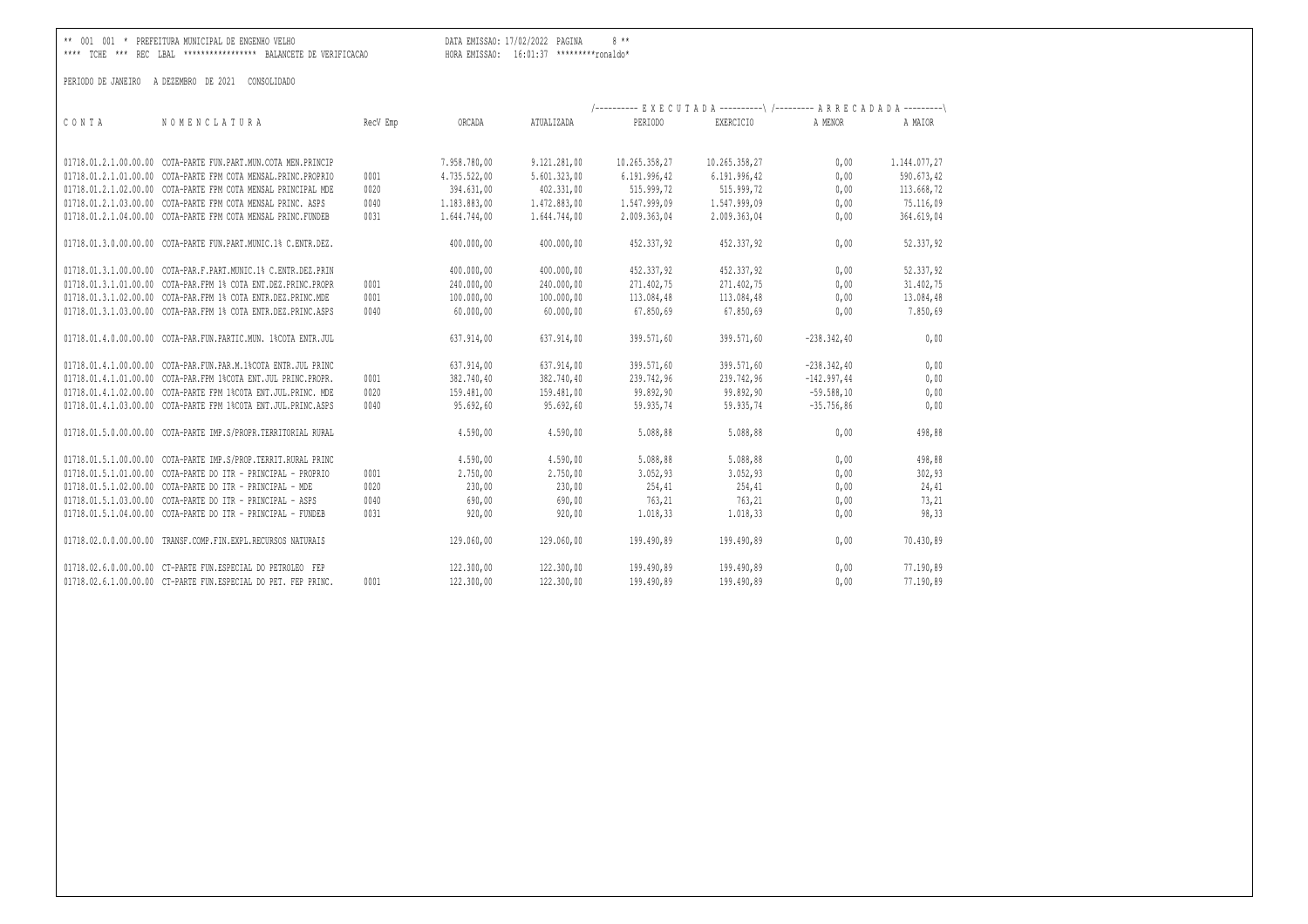\*\* 001 001 \* PREFEITURA MUNICIPAL DE ENGENHO VELHO DATA EMISSAO: 17/02/2022 PAGINA 9 \*\*

\*\*\*\* TCHE \*\*\* REC LBAL \*\*\*\*\*\*\*\*\*\*\*\*\*\*\*\*\* BALANCETE DE VERIFICACAO HORA EMISSAO: 16:01:37 \*\*\*\*\*\*\*\*\*ronaldo\*

|                                    |                                                                |          |            |              | /---------- EXECUTADA ----------\ /--------- ARRECADADA ---------\ |              |              |            |
|------------------------------------|----------------------------------------------------------------|----------|------------|--------------|--------------------------------------------------------------------|--------------|--------------|------------|
| CONTA                              | NOMENCLATURA                                                   | RecV Emp | ORCADA     | ATUALIZADA   | PERIODO                                                            | EXERCICIO    | A MENOR      | A MAIOR    |
|                                    | 01718.02.9.0.00.00.00 OUTRAS TRANSF.DECOR.COMP.FIN.EXP.REC.NAT |          | 6.760,00   | 6.760,00     | 0,00                                                               | 0,00         | $-6.760,00$  | 0,00       |
|                                    | 01718.02.9.1.00.00.00 OUT.TRAN.DEC.COMP.FIN.EXP.REC.NATUR.PRIN | 0001     | 6.760,00   | 6.760,00     | 0,00                                                               | 0.00         | $-6.760,00$  | 0,00       |
|                                    | 01718.03.0.0.00.00.00 TRANSF.RECURS.SUS-BLOCO MNT.AC.SERV.PUBL |          | 473.510,00 | 1.173.685,50 | 1.319.976,32                                                       | 1.319.976,32 | 0,00         | 146.290,82 |
|                                    | 01718.03.1.0.00.00.00 TRANSF.RECURSOS DO SUS-ATENCAO PRIMARIA  |          | 396.500,00 | 714,392,80   | 626.230,02                                                         | 626.230,02   | $-88.162,78$ | 0,00       |
|                                    | 01718.03.1.1.00.00.00 TRANSF.RECURSOS DO SUS-ATENCAO PRIMARIA  |          | 396.500,00 | 714.392,80   | 626.230,02                                                         | 626.230,02   | $-88.162,78$ | 0,00       |
|                                    | 01718.03.1.1.01.00.00 CUSTEIO ATENCAO BASICA                   | 4500     | 396.500,00 | 423.500,00   | 326.124,16                                                         | 326.124,16   | $-97.375,84$ | 0,00       |
| 01718.03.1.1.02.00.00 REDE CEGONHA |                                                                | 4500     | 0,00       | 0,00         | 105,86                                                             | 105,86       | 0,00         | 105,86     |
|                                    | 01718.03.1.1.03.00.00 TRANSF. FNS EMENDA AT.BASICA             | 4500     | 0,00       | 290.892,80   | 300.000,00                                                         | 300.000,00   | 0,00         | 9.107, 20  |
| 01718.03.2.0.00.00.00              | TRANSF.RECURS.DO SUS-ATENCAO ESPECIALIZ.                       |          | 2.010,00   | 4.292,70     | 1.826,16                                                           | 1.826,16     | $-2.466, 54$ | 0,00       |
|                                    | 01718.03.2.1.00.00.00 TRANSF.RECURS.DO SUS-ATENCAO ESPECIALIZ. |          | 2.010,00   | 4.292,70     | 1.826,16                                                           | 1.826,16     | $-2.466, 54$ | 0,00       |
| 01718.03.2.1.01.00.00              | CUSTEIO MEDIA E ALTA COMPLEXIDADE ATENC                        | 4501     | 2.010,00   | 4.292,70     | 1.826,16                                                           | 1.826,16     | $-2.466, 54$ | 0,00       |
| 01718.03.3.0.00.00.00              | TRANSF.RECURS.DO SUS-VIGILANCIA EM SAUDE                       |          | 37.000,00  | 37.000,00    | 37.604,68                                                          | 37.604,68    | 0,00         | 604,68     |
| 01718.03.3.1.00.00.00              | TRANSF.RECURS.DO SUS-VIGILANCIA EM SAUDE                       |          | 37.000,00  | 37.000,00    | 37.604,68                                                          | 37.604,68    | 0,00         | 604,68     |
| 01718.03.3.1.01.00.00              | CUSTEIO VIGILANCIA EM SAUDE                                    | 4502     | 37.000,00  | 37.000,00    | 37.604,68                                                          | 37.604,68    | 0,00         | 604,68     |
| 01718.03.5.0.00.00.00              | TRANSF.RECURSOS DO SUS-GESTAO DO SUS                           |          | 28.000,00  | 28.000,00    | 32.737,92                                                          | 32.737,92    | 0,00         | 4.737,92   |
| 01718.03.5.1.00.00.00              | TRANSF.RECURSOS DO SUS-GESTAO DO SUS                           |          | 28.000,00  | 28.000,00    | 32.737,92                                                          | 32.737,92    | 0,00         | 4.737,92   |
|                                    | 01718.03.5.1.02.00.00 CUSTEIO ASSISTENCIA FARMACEUTICA         | 4503     | 28.000,00  | 28.000,00    | 32.737,92                                                          | 32.737,92    | 0,00         | 4.737,92   |
|                                    | 01718.03.9.0.00.00.00 TRANSF.RECURS.SUS-OUTR.PROGR.FIN.P/TRANS |          | 10.000,00  | 390.000,00   | 621.577,54                                                         | 621.577,54   | 0,00         | 231.577,54 |
|                                    | 01718.03.9.1.00.00.00 TRANSF.RECURS.SUS-OUTR.PROGR.FIN.P/TRANS |          | 10.000,00  | 390.000,00   | 621.577,54                                                         | 621.577,54   | 0,00         | 231.577,54 |
|                                    | 01718.03.9.1.01.00.00 TRANSF. DO SUS - CORONA VIRUS            | 4511     | 10.000,00  | 390.000,00   | 621.577,54                                                         | 621.577,54   | 0,00         | 231.577,54 |
|                                    | 01718.05.0.0.00.00.00 TRAN.REC.FUN.NAC.DESEN. DA EDUCACAO FNDE |          | 142.040,00 | 142.040,00   | 161.007,10                                                         | 161.007,10   | 0,00         | 18.967,10  |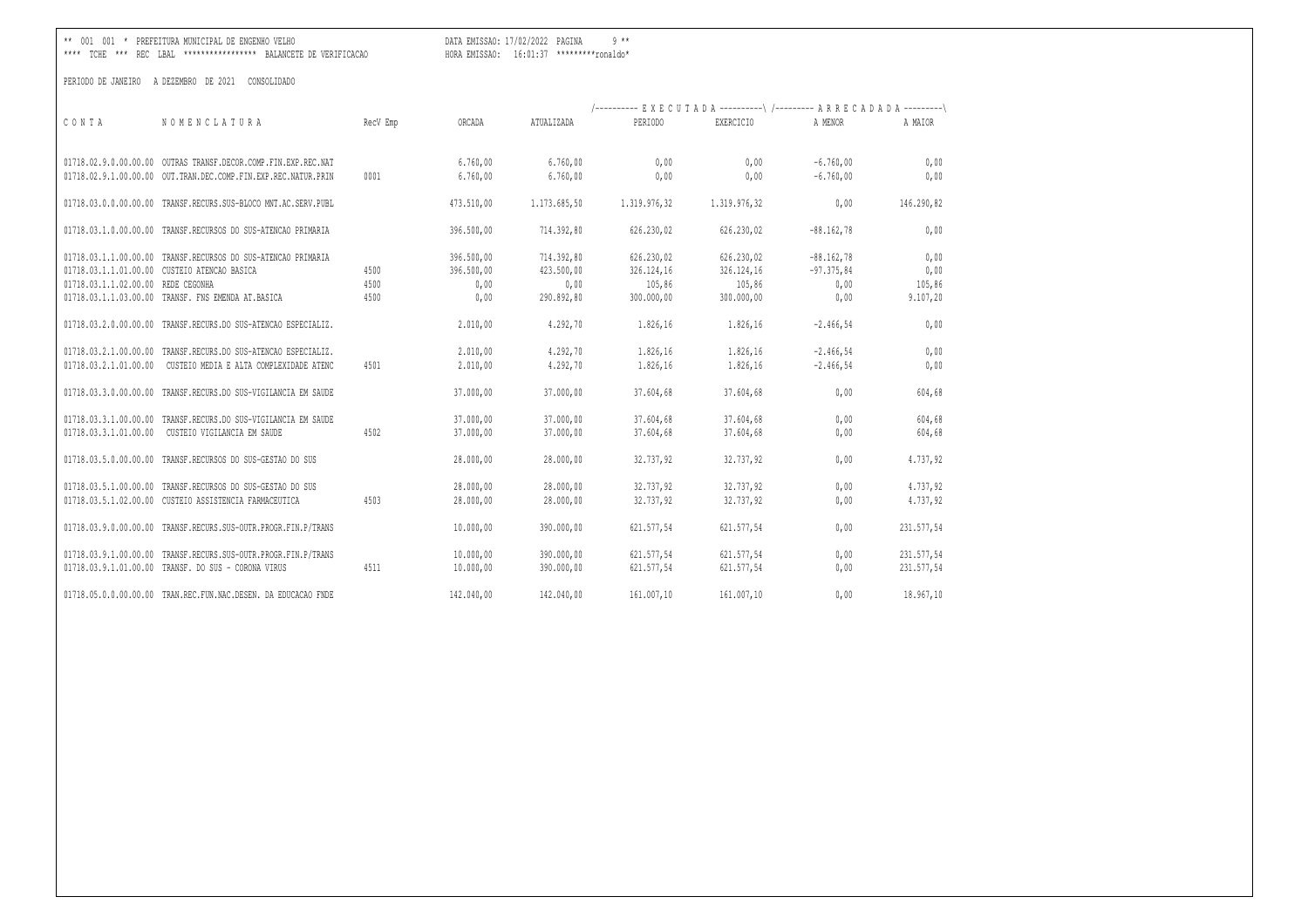\*\* 001 001 \* PREFEITURA MUNICIPAL DE ENGENHO VELHO DATA EMISSAO: 17/02/2022 PAGINA 10 \*\*

\*\*\*\* TCHE \*\*\* REC LBAL \*\*\*\*\*\*\*\*\*\*\*\*\*\*\*\*\* BALANCETE DE VERIFICACAO HORA EMISSAO: 16:01:37 \*\*\*\*\*\*\*\*\*ronaldo\*

| CONTA                                                                   | NOMENCLATURA                                                                                               | RecV Emp     | ORCADA                               | ATUALIZADA                           | /---------- EXECUTADA ----------\ /--------- ARRECADADA ---------\<br>PERIODO | EXERCICIO                           | A MENOR                                      | A MAIOR                |
|-------------------------------------------------------------------------|------------------------------------------------------------------------------------------------------------|--------------|--------------------------------------|--------------------------------------|-------------------------------------------------------------------------------|-------------------------------------|----------------------------------------------|------------------------|
| 01718.05.1.1.00.00.00                                                   | 01718.05.1.0.00.00.00 TRANSFERENCIAS DO SALARIO-EDUCACAO<br>TRANSFERENCIAS DO SALARIO-EDUCACAO - PRI       | 1100         | 83.460,00<br>83.460,00               | 83.460,00<br>83.460,00               | 91.945,88<br>91.945,88                                                        | 91.945,88<br>91.945,88              | 0,00<br>0,00                                 | 8.485,88<br>8.485,88   |
| 01718.05.3.0.00.00.00<br>01718.05.3.1.00.00.00                          | TRAN.DIR.FNDE REF.PR.NAC.ALIM.ESC.PNAE<br>TRAN.DIR.FNDE REF.PR.NAC.A.ESC.PNAE PRIN                         | 1110         | 26.780,00<br>26.780,00               | 26.780,00<br>26.780,00               | 23.779.80<br>23.779,80                                                        | 23.779,80<br>23.779,80              | $-3.000, 20$<br>$-3.000, 20$                 | 0,00<br>0,00           |
| 01718.05.4.0.00.00.00                                                   | TRAN.DIR.FNDE REF.PR.NAC.A.TRANS.E.PNATE<br>01718.05.4.1.00.00.00 TRAN.DIR.FNDE P.NAC.APOIO T.E.PNATE PRIN | 1121         | 31.770,00<br>31.770,00               | 31.770,00<br>31.770,00               | 45.281,42<br>45.281,42                                                        | 45.281,42<br>45.281,42              | 0,00<br>0,00                                 | 13.511,42<br>13.511,42 |
|                                                                         | 01718.05.9.0.00.00.00 OUT.TRANSF.DIR.FUNDO NAC.DESENV.EDU.FNDE                                             |              | 30,00                                | 30,00                                | 0,00                                                                          | 0,00                                | $-30,00$                                     | 0,00                   |
| 01718.05.9.1.00.00.00                                                   | OUT. TRAN. DIR. FND NAC. DESEN. EDU. FNDE PRIN                                                             |              | 30,00                                | 30,00                                | 0,00                                                                          | 0,00                                | $-30,00$                                     | 0,00                   |
| 01718.05.9.1.01.00.00<br>01718.05.9.1.01.02.00                          | OUT. TRAN. DIR. FND NAC. DESEN. EDU. FNDE PRIN<br>BRASIL CARINHOSO                                         | 1373         | 30,00<br>30,00                       | 30,00<br>30,00                       | 0,00<br>0,00                                                                  | 0,00<br>0,00                        | $-30,00$<br>$-30,00$                         | 0,00<br>0,00           |
| 01718.12.0.0.00.00.00                                                   | TRANSFERENCIAS DE RECURSOS DO FUNDO NACI                                                                   |              | 248.330,00                           | 248.330,00                           | 89.417,27                                                                     | 89.417,27                           | $-158.912,73$                                | 0,00                   |
| 01718.12.1.0.00.00.00                                                   | TRANSFERENCIAS DE RECURSOS DO FUNDO NACI                                                                   |              | 248.330,00                           | 248.330,00                           | 89.417,27                                                                     | 89.417,27                           | $-158.912,73$                                | 0,00                   |
| 01718.12.1.1.00.00.00<br>01718.12.1.1.01.00.00<br>01718.12.1.1.02.00.00 | TRANSFERENCIAS DE RECURSOS DO FUNDO NACI<br>TRANSF. FNAS IDG BOLSA FAMILIA<br>TRANS. FNAS PISO FIXO<br>- L | 1304<br>1315 | 248.330,00<br>15.450,00<br>36.850,00 | 248.330,00<br>15.450,00<br>36.850,00 | 89.417,27<br>14.300,00<br>29.892,52                                           | 89.417,27<br>14.300,00<br>29.892,52 | $-158.912,73$<br>$-1.150,00$<br>$-6.957, 48$ | 0,00<br>0,00<br>0,00   |
| 01718.12.1.1.03.00.00                                                   | TRANS. FNAS BOLSA FAMILIA                                                                                  | 1304         | 0,00                                 | 0,00                                 | 1,370,00                                                                      | 1.370,00                            | 0,00                                         | 1.370,00               |
| 01718.12.1.1.04.00.00                                                   | TRANS. FNAS IGD SUAS                                                                                       | 1341         | 0,00                                 | 0,00                                 | 3.000,00                                                                      | 3.000,00                            | 0,00                                         | 3.000,00               |
| 01718.12.1.1.05.00.00<br>01718.12.1.1.06.00.00                          | TRANS. FNAS SERVICO DE CONVIVENCIA<br>TRANS. FNAS CORONA VIRUS                                             | 1360<br>1399 | 47.170,00<br>6.300,00                | 47.170,00<br>6.300,00                | 40.854,75<br>0,00                                                             | 40.854,75<br>0,00                   | $-6.315,25$<br>$-6.300,00$                   | 0,00<br>0,00           |
|                                                                         | 01718.12.1.1.07.00.00 FNAS - ACOES DE COMBATE AO COVID-19                                                  | 1400         | 142.560,00                           | 142.560,00                           | 0,00                                                                          | 0,00                                | $-142.560,00$                                | 0,00                   |
| 01718.99.0.0.00.00.00                                                   | OUTRAS TRANSFERENCIAS DA UNIAO                                                                             |              | 914.550,00                           | 951.750,00                           | 51.856,79                                                                     | 51.856,79                           | $-899.893, 21$                               | 0,00                   |
|                                                                         | 01718.99.1.0.00.00.00 OUTRAS TRANSFERENCIAS DA UNIAO                                                       |              | 914.550,00                           | 951.750,00                           | 51.856,79                                                                     | 51.856,79                           | $-899.893.21$                                | 0,00                   |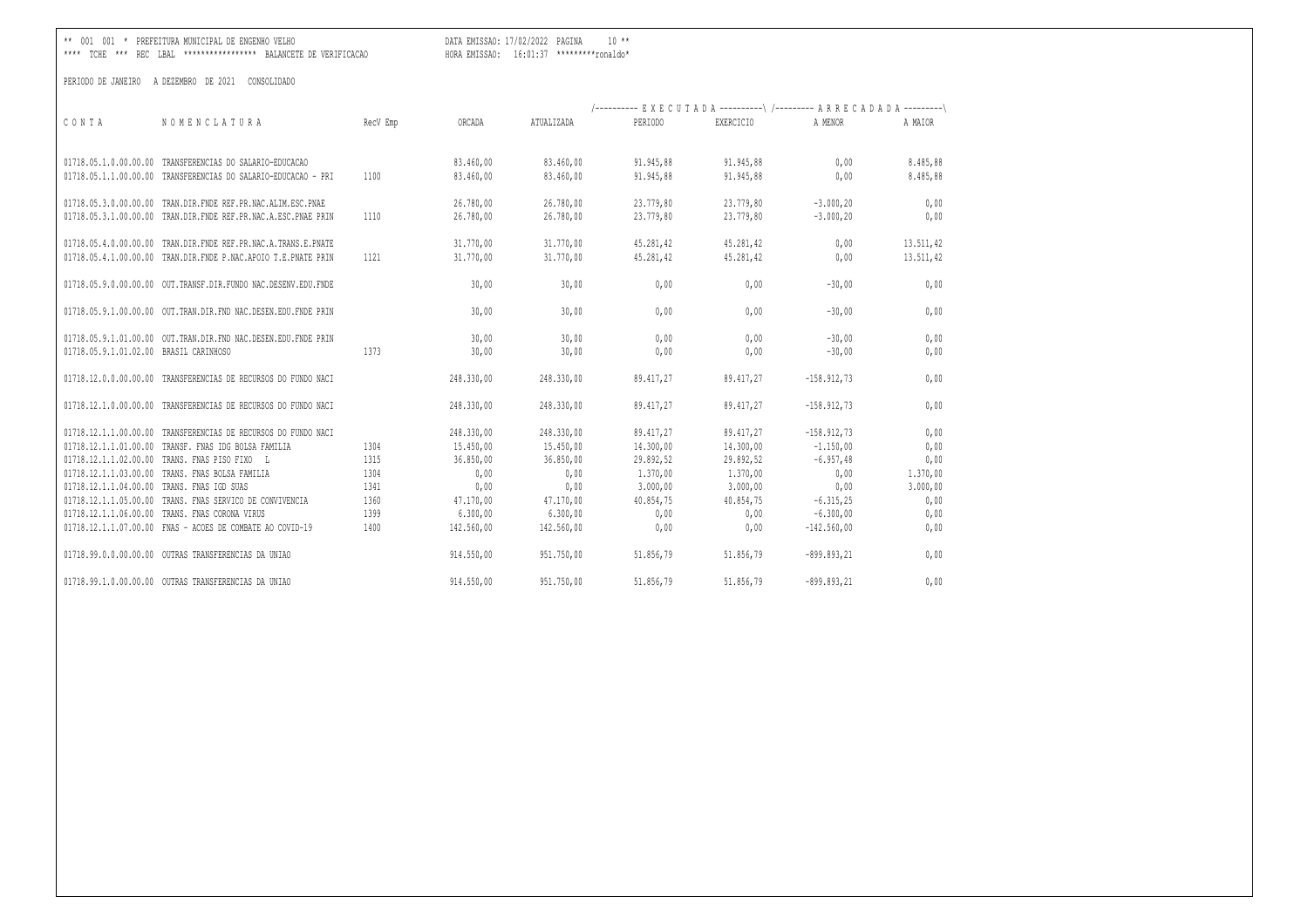DATA EMISSAO: 17/02/2022 PAGINA 11 \*\* 

|                                          |                                                                |          |              |              | /---------- EXECUTADA ----------\ /--------- ARRECADADA ---------\ |              |                |            |
|------------------------------------------|----------------------------------------------------------------|----------|--------------|--------------|--------------------------------------------------------------------|--------------|----------------|------------|
| CONTA                                    | NOMENCLATURA                                                   | RecV Emp | ORCADA       | ATUALIZADA   | PERIODO                                                            | EXERCICIO    | A MENOR        | A MAIOR    |
|                                          | 01718.99.1.1.00.00.00 OUTRAS TRANSFERENCIAS DA UNIAO PRINCIPAL |          | 914.550,00   | 951.750,00   | 51.856,79                                                          | 51.856,79    | $-899.893, 21$ | 0,00       |
| 01718.99.1.1.01.00.00 CORREIOS           |                                                                | 0001     | 15.540,00    | 15.540,00    | 1.236,93                                                           | 1.236,93     | $-14.303.07$   | 0,00       |
|                                          | 01718.99.1.1.02.00.00 AFM - APOIO FINANCEIRO AOS MUNICIPIOS    | 1500     | 739.550,00   | 739.550,00   | 0,00                                                               | 0.00         | $-739.550,00$  | 0,00       |
|                                          | 01718.99.1.1.03.00.00 AFM - I (SAUDE E ASSITENCIA)             | 1501     | 17.720,00    | 17.720,00    | 0,00                                                               | 0,00         | $-17,720,00$   | 0,00       |
| 01718.99.1.1.04.00.00 AFM - II (LIVRE)   |                                                                | 1502     | 141.740,00   | 141.740,00   | 0,00                                                               | 0,00         | $-141.740,00$  | 0,00       |
|                                          | 01718.99.1.1.05.00.00 PLP 133/2020 COMPENSACAO LEI KANDIR      | 0001     | 0,00         | 27.200,00    | 27.516,12                                                          | 27.516,12    | 0,00           | 316,12     |
|                                          | 01718.99.1.1.06.00.00 LC 176/2020 COMP UNIAO                   | 0001     | 0,00         | 10.000,00    | 23.103,74                                                          | 23.103,74    | 0,00           | 13.103,74  |
|                                          | 01720.00.0.0.00.00.00 TRANSF.ESTADOS DISTRITO FEDERAL E ENTID. |          | 3.020.130,00 | 3.880.158,02 | 4.411.465,39                                                       | 4.411.465,39 | 0,00           | 531.307,37 |
|                                          | 01728.00.0.0.00.00.00 TRANSF.ESTADOS - ESPECIFICA E/M          |          | 3.020.130,00 | 3.880.158,02 | 4.411.465,39                                                       | 4.411.465.39 | 0,00           | 531.307,37 |
|                                          | 01728.01.0.0.00.00.00 PARTICIPACAO NA RECEITA DOS ESTADOS      |          | 2.472.920,00 | 2.859.845,00 | 3.529.030,30                                                       | 3.529.030,30 | 0,00           | 669.185,30 |
| 01728.01.1.0.00.00.00 COTA-PARTE DO ICMS |                                                                |          | 2.322.680,00 | 2.709.605,00 | 3.329.112,61                                                       | 3.329.112,61 | 0,00           | 619.507,61 |
|                                          | 01728.01.1.1.00.00.00 COTA-PARTE DO ICMS - PRINCIPAL           |          | 2.322.680,00 | 2.709.605,00 | 3.329.112,61                                                       | 3.329.112,61 | 0,00           | 619.507,61 |
|                                          | 01728.01.1.1.01.00.00 COTA-PARTE DO ICMS - PRINCIPAL - PROPRIO | 0001     | 1.396.900,00 | 1,676,900,00 | 2.003.727,41                                                       | 2.003.727,41 | 0,00           | 326.827,41 |
|                                          | 01728.01.1.1.02.00.00 COTA-PARTE DO ICMS - PRINCIPAL - MDE     | 0020     | 116.410,00   | 119.235,00   | 166.977,22                                                         | 166.977,22   | 0,00           | 47.742,22  |
|                                          | 01728.01.1.1.03.00.00 COTA-PARTE DO ICMS - PRINCIPAL- ASPS     | 0040     | 349.230,00   | 453.330,00   | 500.931,64                                                         | 500.931,64   | 0,00           | 47.601,64  |
|                                          | 01728.01.1.1.04.00.00 COTA-PARTE DO ICMS - PRINCIPAL - FUNDEB  | 0031     | 460.140,00   | 460.140,00   | 657.476,34                                                         | 657.476,34   | 0,00           | 197.336,34 |
| 01728.01.2.0.00.00.00 COTA-PARTE DO IPVA |                                                                |          | 121.410,00   | 121,410,00   | 160.333,31                                                         | 160.333,31   | 0,00           | 38.923,31  |
|                                          | 01728.01.2.1.00.00.00 COTA-PARTE DO IPVA - PRINCIPAL           |          | 121.410,00   | 121.410,00   | 160.333,31                                                         | 160.333,31   | 0,00           | 38.923,31  |
|                                          | 01728.01.2.1.01.00.00 COTA-PARTE DO IPVA - PRINCIPAL - PROPRIO | 0001     | 71.750,00    | 71.750,00    | 96.217,56                                                          | 96.217,56    | 0,00           | 24.467,56  |
|                                          | 01728.01.2.1.02.00.00 COTA-PARTE DO IPVA - PRINCIPAL - MDE     | 0020     | 6.210,00     | 6.210,00     | 8.014,46                                                           | 8.014,46     | 0,00           | 1.804,46   |
|                                          | 01728.01.2.1.03.00.00 COTA-PARTE DO IPVA - PRINCIPAL - ASPS    | 0040     | 18.620,00    | 18.620,00    | 24.043,39                                                          | 24.043,39    | 0,00           | 5.423, 39  |
|                                          | 01728.01.2.1.04.00.00 COTA-PARTE DO IPVA - PRINCIPAL - FUNDEB  | 0031     | 24.830,00    | 24.830,00    | 32.057,90                                                          | 32.057,90    | 0,00           | 7.227,90   |
|                                          | 01728.01.3.0.00.00.00 COTA-PARTE DO IPI - MUNICIPIOS           |          | 28.830,00    | 28.830,00    | 35.981,55                                                          | 35.981,55    | 0,00           | 7.151,55   |
|                                          | 01728.01.3.1.00.00.00 COTA-PARTE DO IPI - MUNICIPIOS - PRINCIP |          | 28.830,00    | 28.830,00    | 35.981,55                                                          | 35.981,55    | 0.00           | 7.151,55   |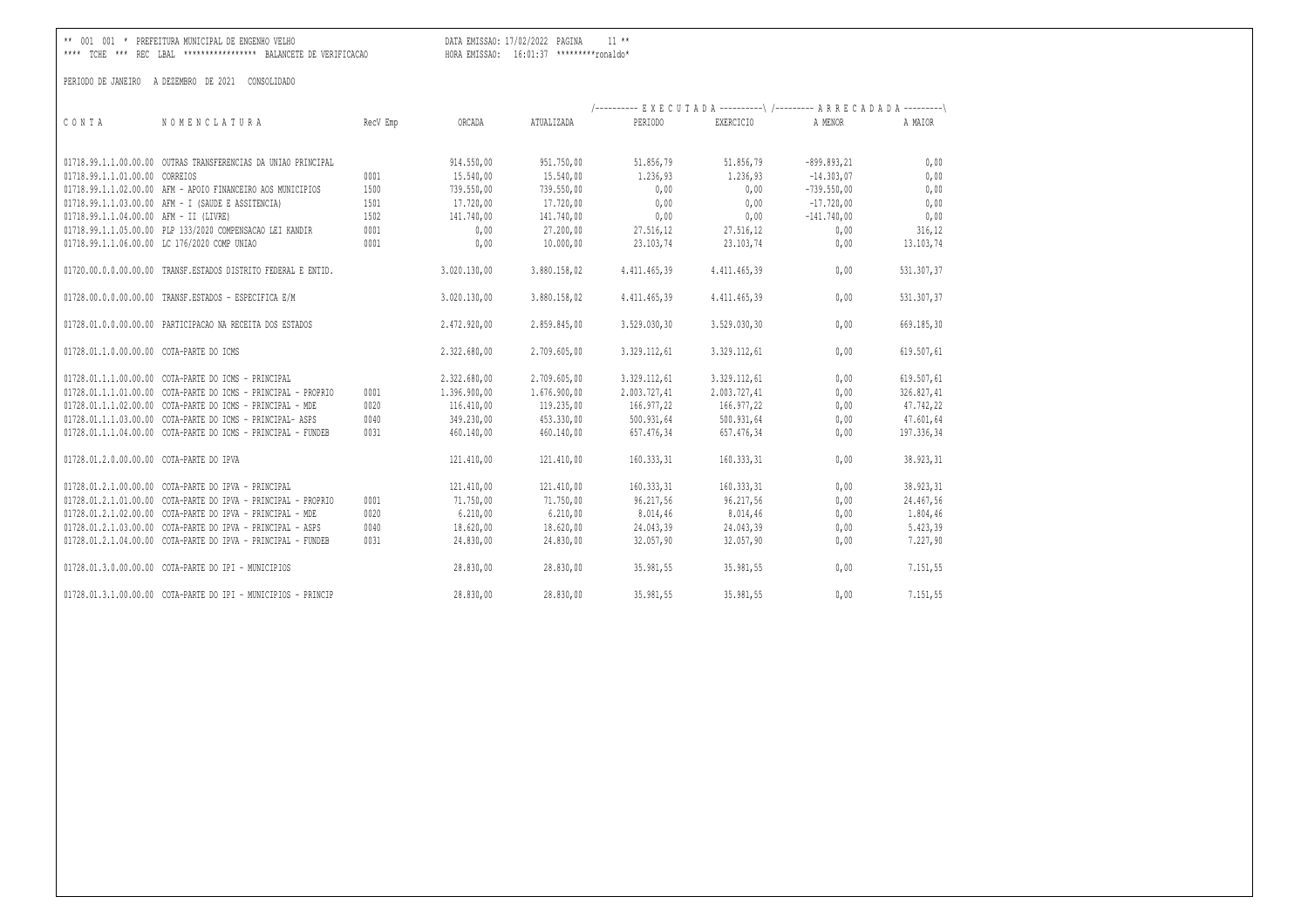\*\* 001 001 \* PREFEITURA MUNICIPAL DE ENGENHO VELHO DATA EMISSAO: 17/02/2022 PAGINA 12 \*\*

\*\*\*\* TCHE \*\*\* REC LBAL \*\*\*\*\*\*\*\*\*\*\*\*\*\*\*\*\* BALANCETE DE VERIFICACAO HORA EMISSAO: 16:01:37 \*\*\*\*\*\*\*\*\*ronaldo\*

|                                                                   |          |            |            |            | /---------- EXECUTADA ----------\ /--------- ARRECADADA ---------\ |               |           |
|-------------------------------------------------------------------|----------|------------|------------|------------|--------------------------------------------------------------------|---------------|-----------|
| CONTA<br>NOMENCLATURA                                             | RecV Emp | ORCADA     | ATUALIZADA | PERIODO    | EXERCICIO                                                          | A MENOR       | A MAIOR   |
| 01728.01.3.1.01.00.00 COTA-PARTE DO IPI - MUN.PRINCIPAL PROPRI    | 0001     | 17.310,00  | 17.310,00  | 21.584,93  | 21.584,93                                                          | 0,00          | 4.274,93  |
| 01728.01.3.1.02.00.00 COTA-PARTE DO IPI - MUN.PRINCIPAL MDE       | 0020     | 1,450,00   | 1.450,00   | 1.799,58   | 1,799,58                                                           | 0,00          | 349,58    |
| 01728.01.3.1.03.00.00 COTA-PARTE DO IPI - MUN.PRINCIPAL ASPS      | 0040     | 4.330,00   | 4.330,00   | 5.398,71   | 5.398,71                                                           | 0,00          | 1.068,71  |
| 01728.01.3.1.04.00.00 COTA-PARTE DO IPI - MUN.PRINCIPAL FUNDEB    | 0031     | 5.740,00   | 5.740,00   | 7.198,33   | 7.198,33                                                           | 0,00          | 1.458,33  |
| 01728.01.4.0.00.00.00 COTA-PARTE CONT.INTERV.DOMINIO ECONOMICO    |          | 0,00       | 0,00       | 3.602, 83  | 3.602, 83                                                          | 0,00          | 3.602,83  |
| 01728.01.4.1.00.00.00 CIDE.                                       | 0001     | 0,00       | 0,00       | 3.602, 83  | 3.602, 83                                                          | 0,00          | 3.602, 83 |
| 01728.03.0.0.00.00.00 TRANSF.REC.EST.P/PROG.SAUDE REP.FUN/FUN     |          | 306.590,00 | 721.693,02 | 714.649,94 | 714.649,94                                                         | $-7.043,08$   | 0,00      |
| 01728.03.1.0.00.00.00 TRANSF.REC.EST.P/PROG SAUDE REP.FUN/FUN     |          | 306.590,00 | 721.693,02 | 714.649,94 | 714.649,94                                                         | $-7.043,08$   | 0,00      |
| 01728.03.1.1.00.00.00 TR.REC.EST.P/PROG.SAUDE REP.FUN/FUN PRI.    |          | 306.590,00 | 721.693,02 | 714.649,94 | 714.649,94                                                         | $-7.043,08$   | 0,00      |
| 01728.03.1.1.01.00.00 TRANSF. RS - FARMACIA BASICA                | 4050     | 30.000,00  | 30.000,00  | 8.154,28   | 8.154,28                                                           | $-21.845.72$  | 0,00      |
| 01728.03.1.1.02.00.00 TRANSF. RS - ESF                            | 4090     | 56.680,00  | 221.080,00 | 255.724,02 | 255.724,02                                                         | 0,00          | 34.644,02 |
| 01728.03.1.1.03.00.00 TRANSF. RS - PIES                           | 4011     | 43.140,00  | 293.843,02 | 307.771,64 | 307.771,64                                                         | 0,00          | 13.928,62 |
| 01728.03.1.1.04.00.00 TRANSF. RS - NAAB                           | 4011     | 176.770.00 | 176,770,00 | 143.000,00 | 143.000,00                                                         | $-33,770,00$  | 0,00      |
| 01728.07.0.0.00.00.00<br>TRANSF.ESTADOS DESTINADAS A ASSIST SOCIA |          | 9.620,00   | 9.620,00   | 7.804,33   | 7.804,33                                                           | $-1.815, 67$  | 0,00      |
| 01728.07.1.0.00.00.00 TRANSF.ESTADOS DESTINADAS A ASSIST SOCIA    |          | 9.620.00   | 9.620.00   | 7.804.33   | 7.804.33                                                           | $-1.815.67$   | 0,00      |
| 01728.07.1.1.00.00.00 TRANSF.ESTADOS DEST. A ASSIST SOCIAL-PRI    |          | 9.620,00   | 9.620,00   | 7.804,33   | 7.804,33                                                           | $-1.815,67$   | 0,00      |
| 01728.07.1.1.01.00.00 TRANSF.ESTADOS FEAS                         | 1306     | 9.620,00   | 9.620,00   | 7.804,33   | 7.804,33                                                           | $-1.815,67$   | 0,00      |
| 01728.10.0.0.00.00.00 TRANSF.CONV.EST. DIST.FED.E DE SUAS ENT.    |          | 231.000,00 | 289.000,00 | 159.980,82 | 159.980.82                                                         | $-129.019.18$ | 0,00      |
| 01728.10.2.0.00.00.00 TRANSF.CONV.EST.DEST.A PROG.DE EDUCACAO     |          | 161.000,00 | 161.000,00 | 71.980,82  | 71.980,82                                                          | $-89.019,18$  | 0,00      |
| 01728.10.2.1.00.00.00 TRANSF.CONV.EST.DEST.A PROG.DE EDU.PRINC    |          | 161.000,00 | 161.000,00 | 71.980,82  | 71.980,82                                                          | $-89.019,18$  | 0,00      |
| 01728.10.2.1.01.00.00 TRANSF.CONV.P/TRANSP.ESCOLAR PRINCIPAL      | 1120     | 161.000,00 | 161.000,00 | 71.980,82  | 71.980,82                                                          | $-89.019,18$  | 0,00      |
| 01728.10.9.0.00.00.00 OUTRAS TRANSF. CONVENIO DOS ESTADOS         |          | 70,000,00  | 128,000,00 | 88,000,00  | 88,000,00                                                          | $-40.000.00$  | 0,00      |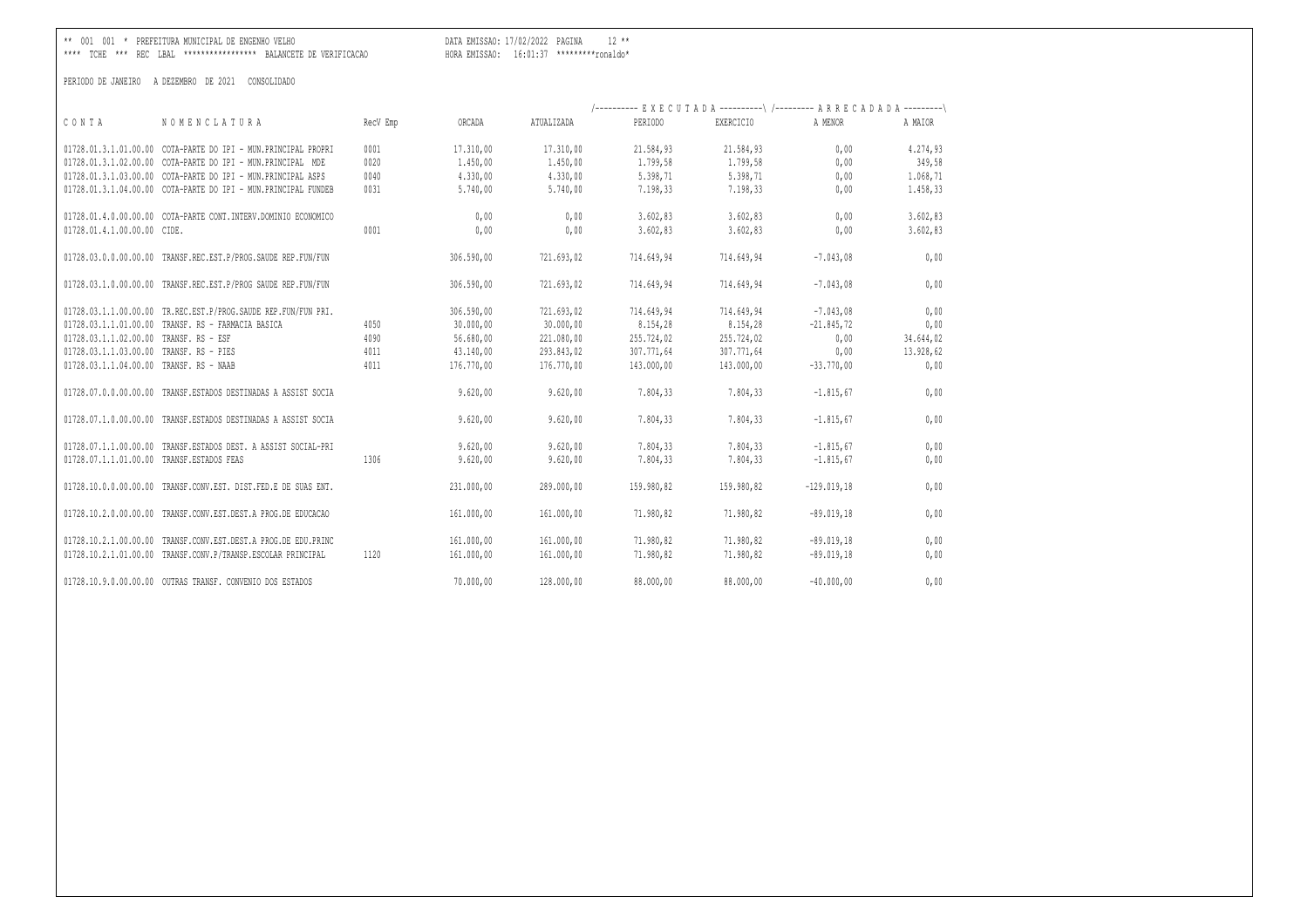\*\* 001 001 \* PREFEITURA MUNICIPAL DE ENGENHO VELHO DATA EMISSAO: 17/02/2022 PAGINA 13 \*\*

\*\*\*\* TCHE \*\*\* REC LBAL \*\*\*\*\*\*\*\*\*\*\*\*\*\*\*\*\* BALANCETE DE VERIFICACAO HORA EMISSAO: 16:01:37 \*\*\*\*\*\*\*\*\*ronaldo\*

|                          |                                                                                                                                  |          |                        |                          | /---------- EXECUTADA ----------\ /--------- ARRECADADA ---------\ |                        |                              |              |
|--------------------------|----------------------------------------------------------------------------------------------------------------------------------|----------|------------------------|--------------------------|--------------------------------------------------------------------|------------------------|------------------------------|--------------|
| CONTA                    | NOMENCLATURA                                                                                                                     | RecV Emp | ORCADA                 | ATUALIZADA               | PERIODO                                                            | EXERCICIO              | A MENOR                      | A MAIOR      |
|                          |                                                                                                                                  |          |                        |                          |                                                                    |                        |                              |              |
|                          | 01728.10.9.1.00.00.00 OUTRAS TRANSF.CONVENIO ESTADOS PRINCIPAL<br>01728.10.9.1.03.00.00 PROGRAMA ATENDIMENTO A CRIANCA PRINCIPAL | 4160     | 70.000,00<br>70.000,00 | 128.000,00<br>128.000,00 | 88,000,00<br>88,000,00                                             | 88.000,00<br>88.000,00 | $-40.000,00$<br>$-40.000,00$ | 0,00<br>0,00 |
|                          |                                                                                                                                  |          |                        |                          |                                                                    |                        |                              |              |
| 01740.00.0.0.00.00.00.00 | TRANSFERENCIAS DE INSTITUICOES PRIVADAS                                                                                          |          | 3.000,00               | 3.000,00                 | 0,00                                                               | 0,00                   | $-3.000,00$                  | 0,00         |
|                          | 01748.00.0.0.00.00.00 TRANSF. INSTIT.PRIVADAS ESPECIFICA E/M                                                                     |          | 3.000,00               | 3.000,00                 | 0,00                                                               | 0,00                   | $-3.000,00$                  | 0,00         |
|                          | 01748.10.0.0.00.00.00 OUTRAS TRANSFERENCIA DE INSTITUICOES PRI                                                                   |          | 3.000,00               | 3.000,00                 | 0,00                                                               | 0,00                   | $-3.000,00$                  | 0,00         |
| 01748.10.1.0.00.00.00    | OUTRAS TRANSFERENCIA DE INSTITUICOES PRI                                                                                         |          | 3.000,00               | 3.000,00                 | 0,00                                                               | 0,00                   | $-3.000,00$                  | 0,00         |
|                          | 01748.10.1.1.00.00.00 OUTRAS TRANSFERENCIA DE INSTITUICOES PRI                                                                   |          | 3.000,00               | 3.000,00                 | 0,00                                                               | 0,00                   | $-3.000,00$                  | 0,00         |
|                          | 01748.10.1.1.00.02.00 SICREDI - CORONA VIRUS                                                                                     | 1398     | 3.000,00               | 3.000,00                 | 0,00                                                               | 0,00                   | $-3.000,00$                  | 0,00         |
| 01750.00.0.0.00.00.00    | TRANSF. DE OUTRAS INSTITUICOES PUBLICAS                                                                                          |          | 1.038.000,00           | 1,375,405,00             | 1.430.691.96                                                       | 1.430.691,96           | 0,00                         | 55.286,96    |
| 01758.00.0.0.00.00.00    | TRANSF. DE OUTRAS INSTIT.PUB.S ESPEC.E/M                                                                                         |          | 1.038.000,00           | 1.375.405,00             | 1.430.691,96                                                       | 1.430.691,96           | 0,00                         | 55.286,96    |
| 01758.01.0.0.00.00.00    | TRANSF.REC.FUNDEB E VAL.PROF.EDU.FUNDEB                                                                                          |          | 1.038.000,00           | 1.375.405,00             | 1.430.691.96                                                       | 1.430.691.96           | 0,00                         | 55.286,96    |
|                          | 01758.01.1.0.00.00.00 TRANSF.REC.FUNDEB E VAL.PROF.EDU.FUNDEB                                                                    |          | 1.038.000,00           | 1.375.405,00             | 1.430.691,96                                                       | 1.430.691,96           | 0,00                         | 55.286,96    |
|                          | 01758.01.1.1.00.00.00 TRAN.REC.FUNDEB VAL.PROF.EDU.FUNDEB PRIN                                                                   | 0031     | 1.038.000,00           | 1.375.405,00             | 1.430.691,96                                                       | 1.430.691,96           | 0,00                         | 55.286,96    |
|                          | 01900.00.0.0.00.00.00 OUTRAS RECEITAS CORRENTES                                                                                  |          | 21.250.00              | 21.250,00                | 18.669.60                                                          | 18.669.60              | $-2.580, 40$                 | 0,00         |
|                          | 01920.00.0.0.00.00.00 INDENIZACOES, REST. RESSARCIMENTOS                                                                         |          | 21.250,00              | 21.250,00                | 18.669,60                                                          | 18.669,60              | $-2.580, 40$                 | 0,00         |
|                          | 01928.00.0.0.00.00.00 INDENIZACOES, RESTITUICOES E RESSARCIMEN                                                                   |          | 21.250,00              | 21.250,00                | 18.669,60                                                          | 18.669,60              | $-2.580, 40$                 | 0,00         |
| 01928.02.0.0.00.00.00    | RESTITUICOES - ESPECIFICAS PARA ESTADOS/                                                                                         |          | 21.250,00              | 21.250,00                | 18.669,60                                                          | 18.669,60              | $-2.580, 40$                 | 0,00         |
|                          | 01928.02.9.0.00.00.00 OUTRAS RESTITUICOES - ESPECIFICAS PARA E                                                                   |          | 21.250,00              | 21.250,00                | 18.669,60                                                          | 18.669,60              | $-2.580, 40$                 | 0,00         |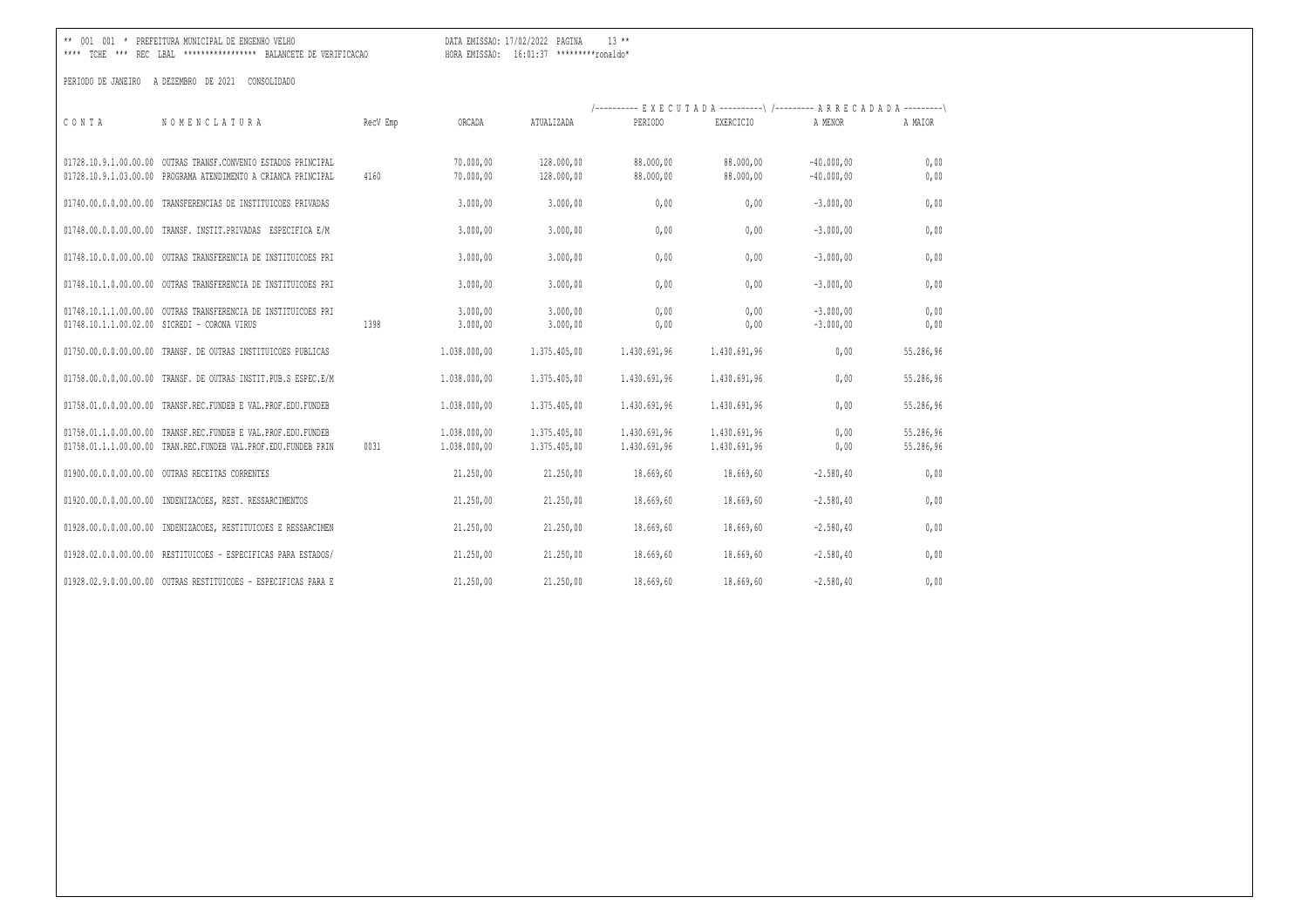\*\* 001 001 \* PREFEITURA MUNICIPAL DE ENGENHO VELHO DATA EMISSAO: 17/02/2022 PAGINA 14 \*\*

\*\*\*\* TCHE \*\*\* REC LBAL \*\*\*\*\*\*\*\*\*\*\*\*\*\*\*\*\* BALANCETE DE VERIFICACAO HORA EMISSAO: 16:01:37 \*\*\*\*\*\*\*\*\*ronaldo\*

|       |                                                                                                                            |          |                |                | /---------- EXECUTADA ----------\ /--------- ARRECADADA ---------\ |                  |               |              |  |
|-------|----------------------------------------------------------------------------------------------------------------------------|----------|----------------|----------------|--------------------------------------------------------------------|------------------|---------------|--------------|--|
| CONTA | NOMENCLATURA                                                                                                               | RecV Emp | ORCADA         | ATUALIZADA     | PERTODO                                                            | <b>EXERCICIO</b> | A MENOR       | A MATOR      |  |
|       |                                                                                                                            |          |                |                |                                                                    |                  |               |              |  |
|       | 01928.02.9.1.00.00.00 OU.REST-ESP.ES/DF/MUN-N.ESP.ANTE-[TIPO]                                                              |          | 20.600,00      | 20.600,00      | 14.082,08                                                          | 14.082,08        | $-6.517,92$   | 0,00         |  |
|       | 01928.02.9.1.02.00.00 PROGRAMA TROCA-TROCA - [EXERCICIO]                                                                   | 0001     | 9.900,00       | 9.900,00       | 6.493,02                                                           | 6.493,02         | $-3.406.98$   | 0,00         |  |
|       | 01928.02.9.1.03.00.00 RESTITUICAO PELO USO DE BENS DO MUNICIPI                                                             |          | 730,00         | 730,00         | 487,15                                                             | 487,15           | $-242.85$     | 0,00         |  |
|       | 01928.02.9.1.03.01.00 RESTITUICAO DE MULTAS DE TRANSITO E OUTS                                                             | 0001     | 730,00         | 730,00         | 487,15                                                             | 487,15           | $-242,85$     | 0,00         |  |
|       | 01928.02.9.1.04.00.00 RESTITUICAO PELO PAGAMENTO INDEVIDO - [E                                                             | 0001     | 9.560,00       | 9.560,00       | 7.101,91                                                           | 7.101,91         | $-2.458,09$   | 0,00         |  |
|       | 01928.02.9.1.06.00.00 RESTITUICOES DO PLANO DE ASSISTENCIA MED                                                             | 0001     | 410,00         | 410,00         | 0,00                                                               | 0,00             | $-410,00$     | 0,00         |  |
|       |                                                                                                                            |          |                |                |                                                                    |                  |               |              |  |
|       | 01928.02.9.2.00.00.00 RESTITUICOES DETERMINADAS PELO TCE - [MU<br>01928.02.9.2.02.00.00 PROGRAMA TROCA-TROCA - [MUL/JUROS] | 0001     | 40,00<br>40,00 | 40,00<br>40,00 | 47,51<br>47,51                                                     | 47,51<br>47,51   | 0,00<br>0,00  | 7,51<br>7,51 |  |
|       |                                                                                                                            |          |                |                |                                                                    |                  |               |              |  |
|       | 01928.02.9.3.00.00.00 RESTITUICOES DETERMINADAS PELO TCE - [DI                                                             |          | 360,00         | 360,00         | 2.636,32                                                           | 2.636,32         | 0,00          | 2.276,32     |  |
|       | 01928.02.9.3.02.00.00 PROGRAMA TROCA-TROCA - [DIV.ATIVA]                                                                   | 0001     | 360,00         | 360,00         | 2.636,32                                                           | 2.636,32         | 0,00          | 2.276,32     |  |
|       | 01928.02.9.4.00.00.00 RESTITUICOES DETERMINADAS PELO TCE - IMU                                                             |          | 250,00         | 250,00         | 1.903,69                                                           | 1.903,69         | 0,00          | 1.653,69     |  |
|       | 01928.02.9.4.02.00.00 PROGRAMA TROCA-TROCA - [MU.JU.D.A]                                                                   | 0001     | 250,00         | 250,00         | 1.903,69                                                           | 1.903,69         | 0,00          | 1.653,69     |  |
|       |                                                                                                                            |          |                |                |                                                                    |                  |               |              |  |
|       | 02000.00.0.0.00.00.00 RECEITAS DE CAPITAL                                                                                  |          | 506.460,00     | 1.912.009,01   | 1.195.669,00                                                       | 1.195.669,00     | $-716.340,01$ | 0,00         |  |
|       |                                                                                                                            |          |                |                |                                                                    |                  |               |              |  |
|       | 02100.00.0.0.00.00.00 OPERACOES DE CREDITO                                                                                 |          | 205.690,00     | 264.792,01     | 0,00                                                               | 0,00             | $-264.792,01$ | 0,00         |  |
|       | 02120.00.0.00.00.00.00 OPERACOES DE CREDITO - MERCADO EXTERNO                                                              |          | 205.690.00     | 264.792,01     | 0.00                                                               | 0.00             | $-264.792.01$ | 0,00         |  |
|       |                                                                                                                            |          |                |                |                                                                    |                  |               |              |  |
|       | 02122.00.0.0.00.00.00 OPERACOES DE CREDITO CONT.MERC.EXTERNO                                                               |          | 205.690.00     | 264.792,01     | 0,00                                                               | 0,00             | $-264.792.01$ | 0,00         |  |
|       | 02122.00.1.0.00.00.00 OPERACOES DE CREDITO CONT.MERC.EXTERNO                                                               |          | 205.690,00     | 264.792,01     | 0,00                                                               | 0,00             | $-264.792,01$ | 0,00         |  |
|       |                                                                                                                            |          |                |                |                                                                    |                  |               |              |  |
|       | 02122.00.1.1.00.00.00 OPERACOES DE CRE.CONT.MERC.EXT.PRINCIPAL                                                             |          | 205.690,00     | 264.792,01     | 0,00                                                               | 0,00             | $-264.792,01$ | 0,00         |  |
|       | 02122.00.1.1.00.01.00 OPERACOES DE CREDITO BADSUL                                                                          | 1385     | 205.690,00     | 264.792,01     | 0,00                                                               | 0,00             | $-264.792,01$ | 0,00         |  |
|       |                                                                                                                            |          |                |                |                                                                    |                  |               |              |  |
|       | 02300.00.0.0.00.00.00 AMORTIZACAO DE EMPRESTIMOS                                                                           |          | 770,00         | 770,00         | 0,00                                                               | 0,00             | $-770.00$     | 0,00         |  |
|       | 02300.06.0.0.00.00.00 AMORTIZACAO DE EMPRESTIMOS CONTRATUAIS                                                               |          | 770,00         | 770,00         | 0.00                                                               | 0,00             | $-770.00$     | 0,00         |  |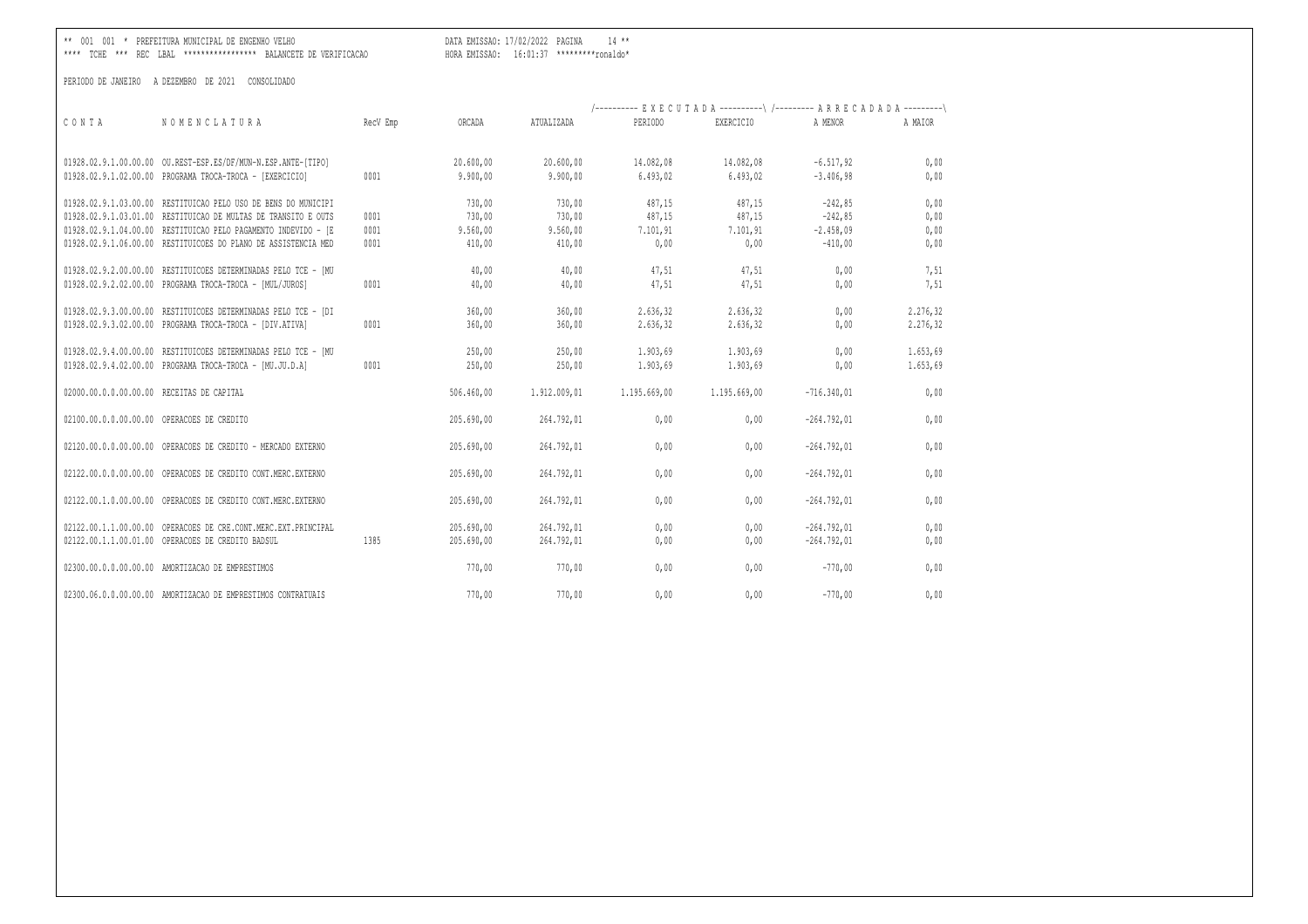DATA EMISSAO: 17/02/2022 PAGINA 15 \*\* 

|                                           |                                                               |          |            |              |              | /---------- EXECUTADA ----------\ /--------- ARRECADADA ---------\ |               |              |
|-------------------------------------------|---------------------------------------------------------------|----------|------------|--------------|--------------|--------------------------------------------------------------------|---------------|--------------|
| CONTA                                     | NOMENCLATURA                                                  | RecV Emp | ORCADA     | ATUALIZADA   | PERIODO      | EXERCICIO                                                          | A MENOR       | A MAIOR      |
|                                           |                                                               |          |            |              |              |                                                                    |               |              |
|                                           | 02300.06.1.0.00.00.00 AMORTIZACAO DE EMPRESTIMOS CONTRATUAIS  |          | 770,00     | 770,00       | 0.00         | 0.00                                                               | $-770.00$     | 0,00         |
|                                           | 02300.06.1.1.00.00.00 AMORT.EMPRESTIMOS CONTRATUAIS PRINCIPAL |          | 770,00     | 770,00       | 0.00         | 0.00                                                               | $-770.00$     | 0,00         |
| 02300.06.1.1.01.00.00 AMORT.FINANCIAMENTO |                                                               | 0001     | 770,00     | 770,00       | 0,00         | 0,00                                                               | $-770,00$     | 0,00         |
|                                           |                                                               |          |            |              |              |                                                                    |               |              |
|                                           | 02400.00.0.00.00.00.00 TRANSFERENCIAS DE CAPITAL              |          | 300.000,00 | 1.646.447,00 | 1.195.669,00 | 1.195.669,00                                                       | $-450.778,00$ | 0,00         |
| 02410.00.0.0.00.00.00                     | TRANSF. DA UNIAO E DE SUAS ENTIDADES                          |          | 300.000,00 | 1.646.447,00 | 1.169.419,00 | 1.169.419,00                                                       | $-477.028,00$ | 0,00         |
| 02418.00.0.0.00.00.00                     | TRANSFERENCIAS DA UNIAO                                       |          | 300.000,00 | 1.646.447,00 | 1.169.419,00 | 1.169.419,00                                                       | $-477.028,00$ | 0,00         |
|                                           |                                                               |          |            |              |              |                                                                    |               |              |
|                                           | 02418.10.0.0.00.00.00 TRANSF.CON. UNIAO E DE SUAS ENTIDADES   |          | 300.000,00 | 1.646.447,00 | 1.169.419,00 | 1.169.419,00                                                       | $-477.028,00$ | 0,00         |
|                                           | 02418.10.9.0.00.00.00 OUTRAS TRANSF.DE CONVENIOS DA UNIAO     |          | 300.000,00 | 1.646.447,00 | 1.169.419,00 | 1.169.419,00                                                       | $-477.028.00$ | 0,00         |
|                                           |                                                               |          |            |              |              |                                                                    |               |              |
|                                           | 02418.10.9.1.00.00.00 OUTRAS TRANSF.CONVENIOS UNIAO PRINCIPAL |          | 300.000,00 | 1.646.447,00 | 1.169.419.00 | 1.169.419,00                                                       | $-477.028.00$ | 0,00         |
|                                           | 02418.10.9.1.00.02.00 REDE AGUA L TROMBETTA                   | 1388     | 300.000,00 | 300.000,00   | 0,00         | 0,00                                                               | $-300.000,00$ | 0,00         |
|                                           | 02418.10.9.1.00.05.00 MAPA - QUIS. UTILITARIO                 | 1397     | 0,00       | 0,00         | 100.000,00   | 100.000,00                                                         | 0,00          | 100.000,00   |
|                                           | 02418.10.9.1.00.06.00 ASFALTO ANGELO LORINI O                 | 1401     | 0,00       | 619.947,00   | 535.169,00   | 535.169,00                                                         | $-84.778,00$  | 0,00         |
| 02418.10.9.1.00.07.00 REFORMA PRACA       |                                                               | 1505     | 0,00       | 240.000,00   | 47.750,00    | 47.750,00                                                          | $-192.250,00$ | 0,00         |
|                                           | 02418.10.9.1.00.08.00 CARREGADOR- P3466/2020                  | 1506     | 0,00       | 286.500,00   | 0,00         | 0,00                                                               | $-286.500,00$ | 0,00         |
|                                           |                                                               | 1504     | 0,00       | 0.00         | 286.500,00   | 286.500,00                                                         | 0,00          | 286.500,00   |
| 02418.10.9.1.00.10.00 EMENDA INVESTIMENTO |                                                               | 1507     | 0,00       | 200.000,00   | 200.000,00   | 200,000,00                                                         | 0,00          | 0,00         |
|                                           | 02420.00.0.0.00.00.00 TRANSF.ESTADOS DIST.FED. E ENTIDADES    |          | 0,00       | 0,00         | 26.250,00    | 26.250,00                                                          | 0,00          | 26.250,00    |
|                                           | 02420.00.1.0.00.00.00 TRANSF.EST.DIST.FED.E ENTIDADES         |          | 0,00       | 0,00         | 26.250,00    | 26.250,00                                                          | 0,00          | 26.250,00    |
|                                           | 02420.00.1.1.00.00.00 TRANSF.EST.DIST.FED.E ENTID.PRINCIPAL   |          | 0,00       | 0,00         | 26.250,00    | 26.250,00                                                          | 0,00          | 26.250,00    |
|                                           | 02420.00.1.1.03.00.00 CONS. POPULAR 2020-2021                 | 1404     | 0,00       | 0,00         | 26.250,00    | 26.250,00                                                          | 0,00          | 26.250,00    |
|                                           |                                                               |          |            |              |              |                                                                    |               |              |
|                                           | 07000.00.0.0.00.00.00 RECEITAS CORRENTES INTRA-ORCAMENTARIAS  |          | 0,00       | 11.300,00    | 1.455.157,81 | 1.455.157,81                                                       | 0,00          | 1.443.857,81 |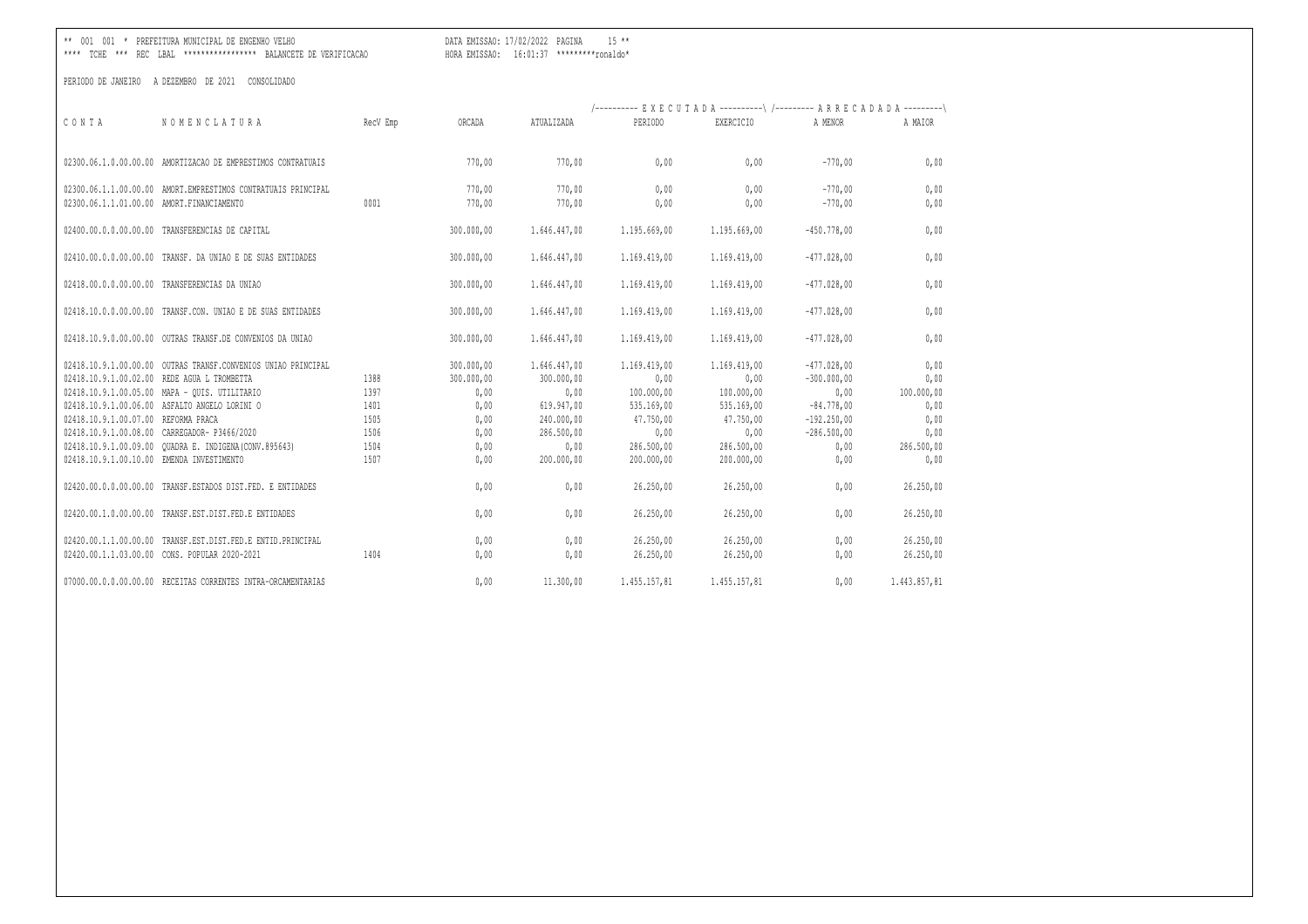DATA EMISSAO: 17/02/2022 PAGINA 16 \*\* 

| CONTA                                    | NOMENCLATURA                                                                                                                                                                                    | RecV Emp     | ORCADA                       | ATUALIZADA                        | /---------- EXECUTADA ----------\ /--------- ARRECADADA ---------\<br>PERIODO | EXERCICIO                                              | A MENOR                      | A MAIOR                                                |
|------------------------------------------|-------------------------------------------------------------------------------------------------------------------------------------------------------------------------------------------------|--------------|------------------------------|-----------------------------------|-------------------------------------------------------------------------------|--------------------------------------------------------|------------------------------|--------------------------------------------------------|
| 07200.00.0.0.00.00.00 CONTRIBUICOES      |                                                                                                                                                                                                 |              | 0,00                         | 0.00                              | 1.037.254,79                                                                  | 1.037.254,79                                           | 0.00                         | 1.037.254,79                                           |
|                                          | 07210.00.0.0.00.00.00 CONTRIBUICOES SOCIAIS                                                                                                                                                     |              | 0,00                         | 0,00                              | 1.037.254,79                                                                  | 1.037.254,79                                           | 0,00                         | 1.037.254,79                                           |
|                                          | 07218.00.0.0.00.00.00 CONTRIBUICOES SOCIAIS ESPECIFICAS DE EST                                                                                                                                  |              | 0,00                         | 0,00                              | 1.037.254,79                                                                  | 1.037.254,79                                           | 0,00                         | 1.037.254,79                                           |
|                                          | 07218.03.0.0.00.00.00 CPSSS PATRONAL - SERVIDOR CIVIL - ESPECI                                                                                                                                  |              | 0,00                         | 0,00                              | 1.037.254,79                                                                  | 1.037.254,79                                           | 0,00                         | 1.037.254,79                                           |
|                                          | 07218.03.1.0.00.00.00 CPSSS PATRONAL - SERVIDOR CIVIL ATIVO                                                                                                                                     |              | 0,00                         | 0,00                              | 1.037.254,79                                                                  | 1.037.254,79                                           | 0,00                         | 1.037.254,79                                           |
| 07900.00.0.0.00.00.00 RESTITUICOES INTRA | 07218.03.1.1.00.00.00 CPSSS PATRONAL - SERVIDOR CIVIL ATIVO -<br>07218.03.1.1.01.00.00 CPSSS PATRONAL-SERV.ATIVO -ALIQ.NORMAL<br>07218.03.1.1.02.00.00 CPSSS PATRONAL-SERVIDOR ATIVO AMORT.DEFI | 0050<br>0050 | 0,00<br>0,00<br>0,00<br>0,00 | 0,00<br>0,00<br>0,00<br>11.300,00 | 1.037.254,79<br>686.807,02<br>350.447,77<br>417.903,02                        | 1.037.254,79<br>686.807,02<br>350,447,77<br>417.903,02 | 0,00<br>0,00<br>0,00<br>0,00 | 1.037.254,79<br>686.807,02<br>350.447,77<br>406.603,02 |
| 07920.00.0.0.00.00.00 RESTITUICOES INTRA |                                                                                                                                                                                                 |              | 0,00                         | 11.300,00                         | 417.903,02                                                                    | 417.903,02                                             | 0,00                         | 406.603,02                                             |
| 07928.00.0.0.00.00.00 RESTITUICOES INTRA |                                                                                                                                                                                                 |              | 0,00                         | 11.300,00                         | 417.903,02                                                                    | 417.903,02                                             | 0,00                         | 406.603,02                                             |
| 07928.03.0.0.00.00.00 RESTITUICOES INTRA |                                                                                                                                                                                                 |              | 0,00                         | 11.300,00                         | 417.903,02                                                                    | 417.903,02                                             | 0.00                         | 406.603,02                                             |
| 07928.03.1.0.00.00.00 RESTITUICOES INTRA |                                                                                                                                                                                                 |              | 0,00                         | 11.300,00                         | 417.903,02                                                                    | 417.903,02                                             | 0,00                         | 406.603,02                                             |
| 07928.03.1.1.00.00.00 RESTITUICOES INTRA | 07928.03.1.1.01.00.00 RESTITUICOES RECURSOS FEAS                                                                                                                                                | 0001         | 0,00<br>0,00                 | 11.300,00<br>11.300,00            | 417.903,02<br>417.903,02                                                      | 417.903,02<br>417.903,02                               | 0,00<br>0,00                 | 406.603,02<br>406.603,02                               |
|                                          | 90000.00.0.0.00.00.00 (R) DEDUCAO DE RECEITA                                                                                                                                                    |              | $-2.136.404,00$              | $-2.136.404,00$                   | $-2.732.233,50$                                                               | $-2.732.233,50$                                        | 0,00                         | $-595.829,50$                                          |
|                                          | 91000.00.0.0.00.00.00 (R) RECEITAS CORRENTES                                                                                                                                                    |              | $-2.136.404,00$              | $-2.136.404,00$                   | $-2.732.233,50$                                                               | $-2.732.233,50$                                        | 0,00                         | $-595.829,50$                                          |
|                                          | 91100.00.0.0.00.00.00 (R) IMPOSTOS, TAXAS E CONTRIB. MELHORIA                                                                                                                                   |              | 0,00                         | 0,00                              | $-1.273, 35$                                                                  | $-1.273, 35$                                           | 0,00                         | $-1, 273, 35$                                          |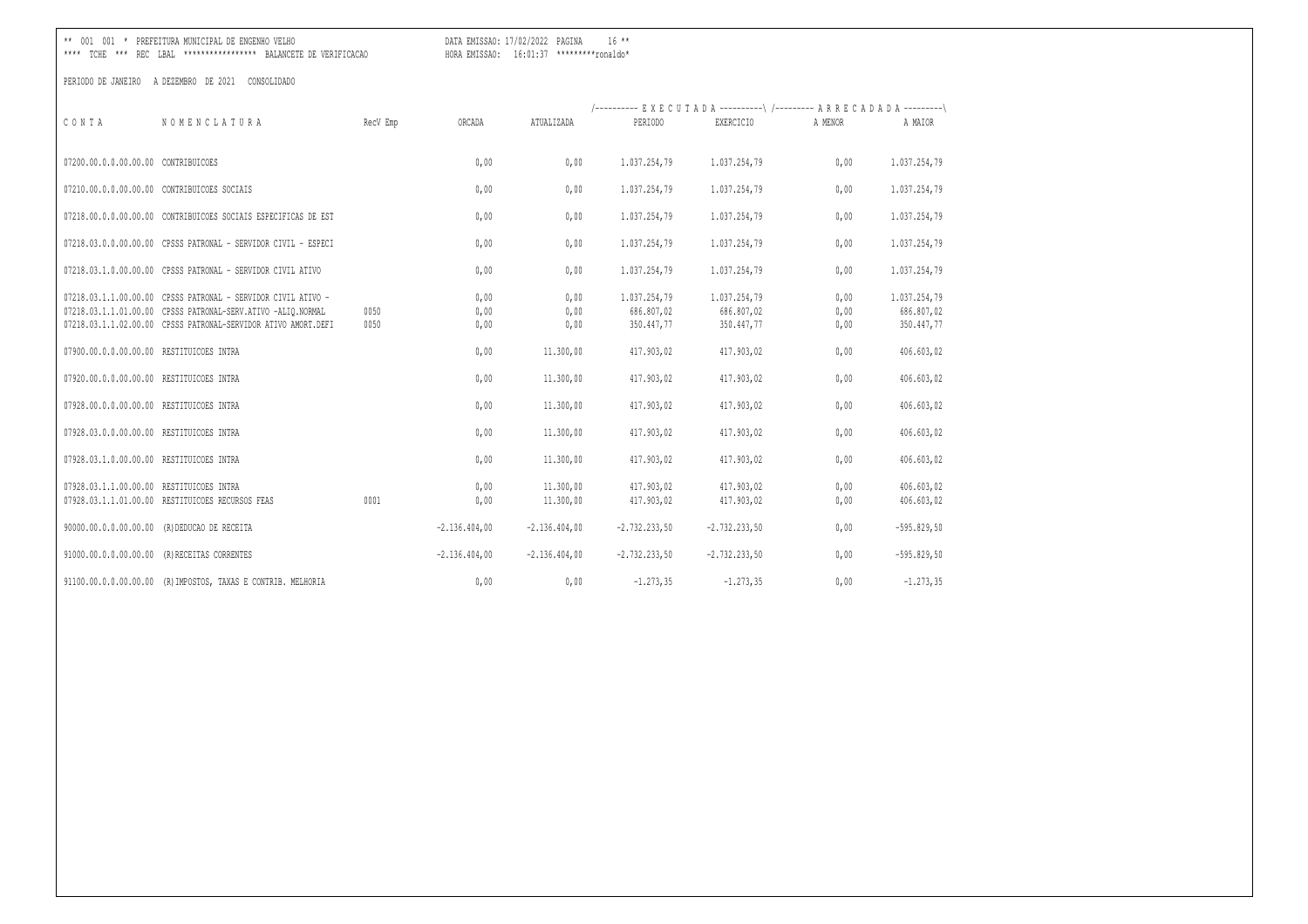\*\* 001 001 \* PREFEITURA MUNICIPAL DE ENGENHO VELHO DATA EMISSAO: 17/02/2022 PAGINA 17 \*\*

\*\*\*\* TCHE \*\*\* REC LBAL \*\*\*\*\*\*\*\*\*\*\*\*\*\*\*\*\* BALANCETE DE VERIFICACAO HORA EMISSAO: 16:01:37 \*\*\*\*\*\*\*\*\*ronaldo\*

|                                       |                                                                 |          |          |            | /---------- EXECUTADA ----------\ /--------- ARRECADADA ---------\ |               |         |               |
|---------------------------------------|-----------------------------------------------------------------|----------|----------|------------|--------------------------------------------------------------------|---------------|---------|---------------|
| CONTA                                 | NOMENCLATURA                                                    | RecV Emp | ORCADA   | ATUALIZADA | PERTODO                                                            | EXERCICIO     | A MENOR | A MAIOR       |
|                                       |                                                                 |          |          |            |                                                                    |               |         |               |
| 91110.00.0.0.00.00.00 (R) IMPOSTOS    |                                                                 |          | 0.00     | 0.00       | $-1, 273, 35$                                                      | $-1.273, 35$  | 0.00    | $-1.273, 35$  |
|                                       |                                                                 |          |          |            |                                                                    |               |         |               |
|                                       | 91118.00.0.0.00.00.00 (R) IMP. ESPECIF. ESTADOS/DF MUNICIPIOS   |          | 0,00     | 0,00       | $-1.273, 35$                                                       | $-1, 273, 35$ | 0,00    | $-1.273, 35$  |
|                                       | 91118.01.0.0.00.00.00 (R) IMP.S/PATR. P/ESTADOS/DF/MUNICIPIOS   |          | 0,00     | 0,00       | $-1.273, 35$                                                       | $-1.273, 35$  | 0,00    | $-1.273, 35$  |
|                                       |                                                                 |          |          |            |                                                                    |               |         |               |
|                                       | 91118.01.1.0.00.00.00 (R) IMP.S/PROP. PREDIAL TERRIT. URBANA    |          | 0,00     | 0,00       | $-1.273, 35$                                                       | $-1, 273, 35$ | 0,00    | $-1.273, 35$  |
|                                       | 91118.01.1.4.00.00.00 (R) IMP.S/PROP.PRED.TER.URB.DIV.AT.M/J    |          | 0.00     | 0.00       | $-1, 273, 35$                                                      | $-1.273, 35$  | 0.00    | $-1.273, 35$  |
|                                       | 91118.01.1.4.01.00.00 (R) IPTU - DIV.AT.MUL/JUR PROPRIO         | 0001     | 0.00     | 0,00       | $-764,02$                                                          | $-764,02$     | 0,00    | $-764,02$     |
|                                       | 91118.01.1.4.02.00.00 (R) IPTU - DIV.AT. MULTAS JUROS - MDE     | 0020     | 0.00     | 0,00       | $-318, 36$                                                         | $-318, 36$    | 0,00    | $-318, 36$    |
|                                       | 91118.01.1.4.03.00.00 (R) IPTU - DIV.AT. MULTAS JUROS - ASPS    | 0040     | 0,00     | 0,00       | $-190,97$                                                          | $-190, 97$    | 0,00    | $-190, 97$    |
| 91600.00.0.0.00.00.00 (-)RETIFICADORA |                                                                 |          | $-30,00$ | $-30.00$   | $-22.978,89$                                                       | $-22.978.89$  | 0,00    | $-22.948,89$  |
|                                       |                                                                 |          |          |            |                                                                    |               |         |               |
| 91690.00.0.0.00.00.00 (-)RETIFICADORA |                                                                 |          | $-30,00$ | $-30,00$   | $-22.978,89$                                                       | $-22.978,89$  | 0,00    | $-22.948,89$  |
| 91690.99.0.0.00.00.00 (-)RETIFICADORA |                                                                 |          | $-30,00$ | $-30,00$   | $-22.978,89$                                                       | $-22.978,89$  | 0,00    | $-22.948,89$  |
|                                       |                                                                 |          |          |            |                                                                    |               |         |               |
| 91690.99.1.0.00.00.00 (-)RETIFICADORA |                                                                 |          | $-30,00$ | $-30,00$   | $-22.978,89$                                                       | $-22.978,89$  | 0,00    | $-22.948,89$  |
| 91690.99.1.1.00.00.00 (-)RETIFICADORA |                                                                 |          | $-30,00$ | $-30,00$   | 0,00                                                               | 0,00          | 30,00   | 0,00          |
| 91690.99.1.1.01.00.00 (-)RETIFICADORA |                                                                 |          | $-30,00$ | $-30,00$   | 0,00                                                               | 0,00          | 30,00   | 0,00          |
| 91690.99.1.1.01.04.00 (-)RETIFICADORA |                                                                 | 0001     | $-30,00$ | $-30,00$   | 0,00                                                               | 0,00          | 30,00   | 0,00          |
|                                       |                                                                 |          |          |            |                                                                    |               |         |               |
| 91690.99.1.4.00.00.00 (-)RETIFICADORA |                                                                 |          | 0.00     | 0.00       | $-22.978,89$                                                       | $-22.978.89$  | 0.00    | $-22.978,89$  |
| 91690.99.1.4.01.00.00 (-)RETIFICADORA |                                                                 |          | 0.00     | 0,00       | $-22.978,89$                                                       | $-22.978,89$  | 0,00    | $-22.978,89$  |
|                                       | 91690.99.1.4.01.01.00 (-)MULTA/JURO DIV.ATIVA SERV. MAQUINA     | 0001     | 0,00     | 0,00       | $-15.165, 81$                                                      | $-15.165, 81$ | 0,00    | $-15.165, 81$ |
|                                       | 91690.99.1.4.01.02.00 (-) JURO DIV.ATIVA SERVICO FORN.DE AGUA   | 0001     | 0,00     | 0,00       | $-3.961,96$                                                        | $-3.961,96$   | 0,00    | $-3.961,96$   |
|                                       | 91690.99.1.4.01.03.00 (-) MULTA DIV.ATIVA SERVICOS AGROPECUARIS | 0001     | 0.00     | 0.00       | $-2.419,74$                                                        | $-2.419,74$   | 0,00    | $-2.419,74$   |
|                                       | 91690.99.1.4.01.04.00 (-) MULTA DIV.ATIVA FINANCIAMENTOS        | 0001     | 0.00     | 0.00       | $-1.332,64$                                                        | $-1.332.64$   | 0.00    | $-1.332,64$   |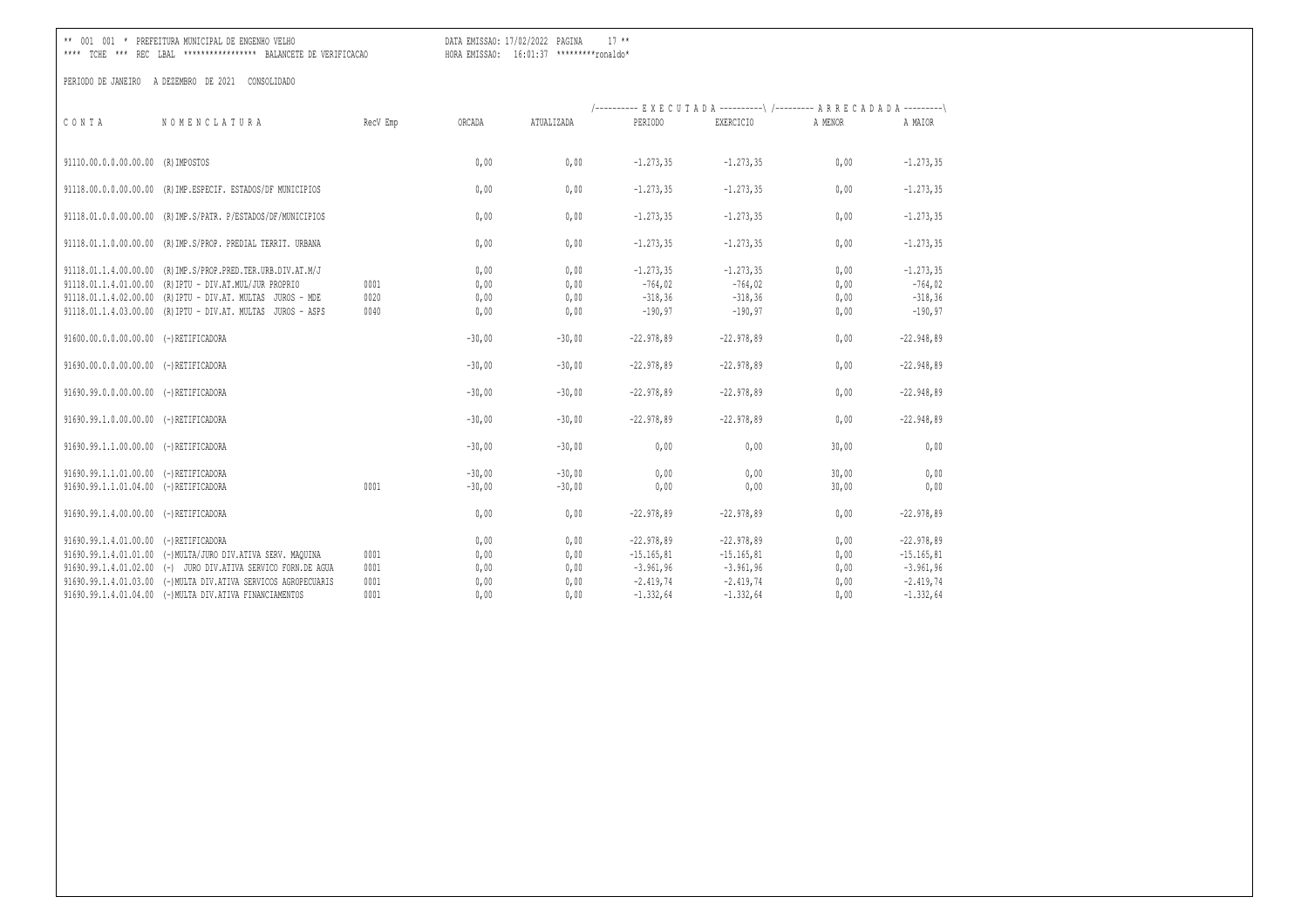DATA EMISSAO: 17/02/2022 PAGINA 18 \*\* 

|                                                |                                                                                                       |          |                                    |                                    |                                    | /---------- EXECUTADA ----------\ /--------- ARRECADADA ---------\ |              |                                |
|------------------------------------------------|-------------------------------------------------------------------------------------------------------|----------|------------------------------------|------------------------------------|------------------------------------|--------------------------------------------------------------------|--------------|--------------------------------|
| CONTA                                          | NOMENCLATURA                                                                                          | RecV Emp | ORCADA                             | ATUALIZADA                         | PERIODO                            | <b>EXERCICIO</b>                                                   | A MENOR      | A MAIOR                        |
|                                                | 91690.99.1.4.01.06.00 MULTA/JUROS DIV.AT. LICENCA FUNCIONAMENT                                        | 0001     | 0,00                               | 0,00                               | $-98,74$                           | $-98,74$                                                           | 0,00         | $-98,74$                       |
|                                                | 91700.00.0.0.00.00.00 (R) TRANSFERENCIAS CORRENTES                                                    |          | $-2.136.374,00$                    | $-2.136.374,00$                    | $-2.707.113,74$                    | $-2.707.113,74$                                                    | 0,00         | $-570.739,74$                  |
|                                                | 91710.00.0.0.00.00.00 (R)TRANSFERENCIAS DA UNIAO ENTIDADES                                            |          | $-1.645.664,00$                    | $-1.645.664,00$                    | $-2.010.381, 17$                   | $-2.010.381, 17$                                                   | 0,00         | $-364.717,17$                  |
|                                                | 91718.00.0.0.00.00.00 (R)TRANSF. DA UNIAO ESPECIFICA E/M                                              |          | $-1.645.664,00$                    | $-1.645.664,00$                    | $-2.010.381, 17$                   | $-2.010.381, 17$                                                   | 0,00         | $-364.717,17$                  |
| 91718.01.0.0.00.00.00                          | (R) PARTICIPACAO NA RECEITA DA UNIAO                                                                  |          | $-1.645.664,00$                    | $-1.645.664,00$                    | $-2.010.381, 17$                   | $-2.010.381, 17$                                                   | 0,00         | $-364.717,17$                  |
|                                                | 91718.01.2.0.00.00.00 (R)COTA-PARTE FUNDO PART.MUN.COTA MENS                                          |          | $-1.644.744,00$                    | $-1.644.744,00$                    | $-2.009.363,04$                    | $-2.009.363,04$                                                    | 0,00         | $-364.619,04$                  |
| 91718.01.2.1.00.00.00<br>91718.01.2.1.04.00.00 | (R) COTA-PARTE FUN. PART. M. COTA MEN. PRIN<br>(R) COTA-PARTE FPM COT.MEN.PRINC.FUNDEB                | 0031     | $-1.644.744.00$<br>$-1.644.744.00$ | $-1.644.744.00$<br>$-1.644.744,00$ | $-2.009.363.04$<br>$-2.009.363,04$ | $-2.009.363.04$<br>$-2.009.363,04$                                 | 0.00<br>0,00 | $-364.619,04$<br>$-364.619,04$ |
|                                                | 91718.01.5.0.00.00.00 (R)COTA-PARTE IMP.S/PROP.TERRIT.RURAL                                           |          | $-920,00$                          | $-920,00$                          | $-1.018, 13$                       | $-1.018, 13$                                                       | 0,00         | $-98,13$                       |
| 91718.01.5.1.00.00.00                          | (R) COTA-PARTE IMP.S/PROP.TER.RUR.PRINC<br>91718.01.5.1.04.00.00 (R)COTA-PARTE DO ITR - PRINC. FUNDEB | 0031     | $-920,00$<br>$-920,00$             | $-920,00$<br>$-920,00$             | $-1.018, 13$<br>$-1.018, 13$       | $-1.018, 13$<br>$-1.018, 13$                                       | 0,00<br>0,00 | $-98,13$<br>$-98,13$           |
| 91720.00.0.0.00.00.00                          | (R) TRANSF. ESTADOS DIST. FEDERAL ENTID.                                                              |          | $-490.710,00$                      | $-490.710,00$                      | $-696.732.57$                      | $-696.732.57$                                                      | 0,00         | $-206.022,57$                  |
| 91728.00.0.0.00.00.00                          | (R) TRANSF. ESTADOS - ESPECIFICA E/M                                                                  |          | $-490.710,00$                      | $-490.710,00$                      | $-696.732,57$                      | $-696.732.57$                                                      | 0,00         | $-206.022,57$                  |
| 91728.01.0.0.00.00.00                          | (R) PARTICIPACAO NA RECEITA DOS ESTADOS                                                               |          | $-490.710,00$                      | $-490.710,00$                      | $-696.732,57$                      | $-696.732.57$                                                      | 0,00         | $-206.022,57$                  |
| 91728.01.1.0.00.00.00                          | (R) COTA-PARTE DO ICMS                                                                                |          | $-460.140,00$                      | $-460.140,00$                      | $-657.476, 34$                     | $-657.476, 34$                                                     | 0,00         | $-197.336,34$                  |
| 91728.01.1.1.00.00.00                          | (R) COTA-PARTE DO ICMS - PRINCIPAL<br>91728.01.1.1.04.00.00 (R)COTA-PARTE DO ICMS - PRINC. FUNDEB     | 0031     | $-460.140.00$<br>$-460.140,00$     | $-460.140,00$<br>$-460.140,00$     | $-657.476.34$<br>$-657.476, 34$    | $-657.476, 34$<br>$-657.476, 34$                                   | 0,00<br>0,00 | $-197.336,34$<br>$-197.336,34$ |
| 91728.01.2.0.00.00.00                          | (R) COTA-PARTE DO IPVA                                                                                |          | $-24.830,00$                       | $-24.830,00$                       | $-32.057,90$                       | $-32.057,90$                                                       | 0,00         | $-7.227,90$                    |
|                                                | 91728.01.2.1.00.00.00 (R)COTA-PARTE DO IPVA - PRINCIPAL                                               |          | $-24.830,00$                       | $-24.830,00$                       | $-32.057,90$                       | $-32.057,90$                                                       | 0,00         | $-7.227,90$                    |